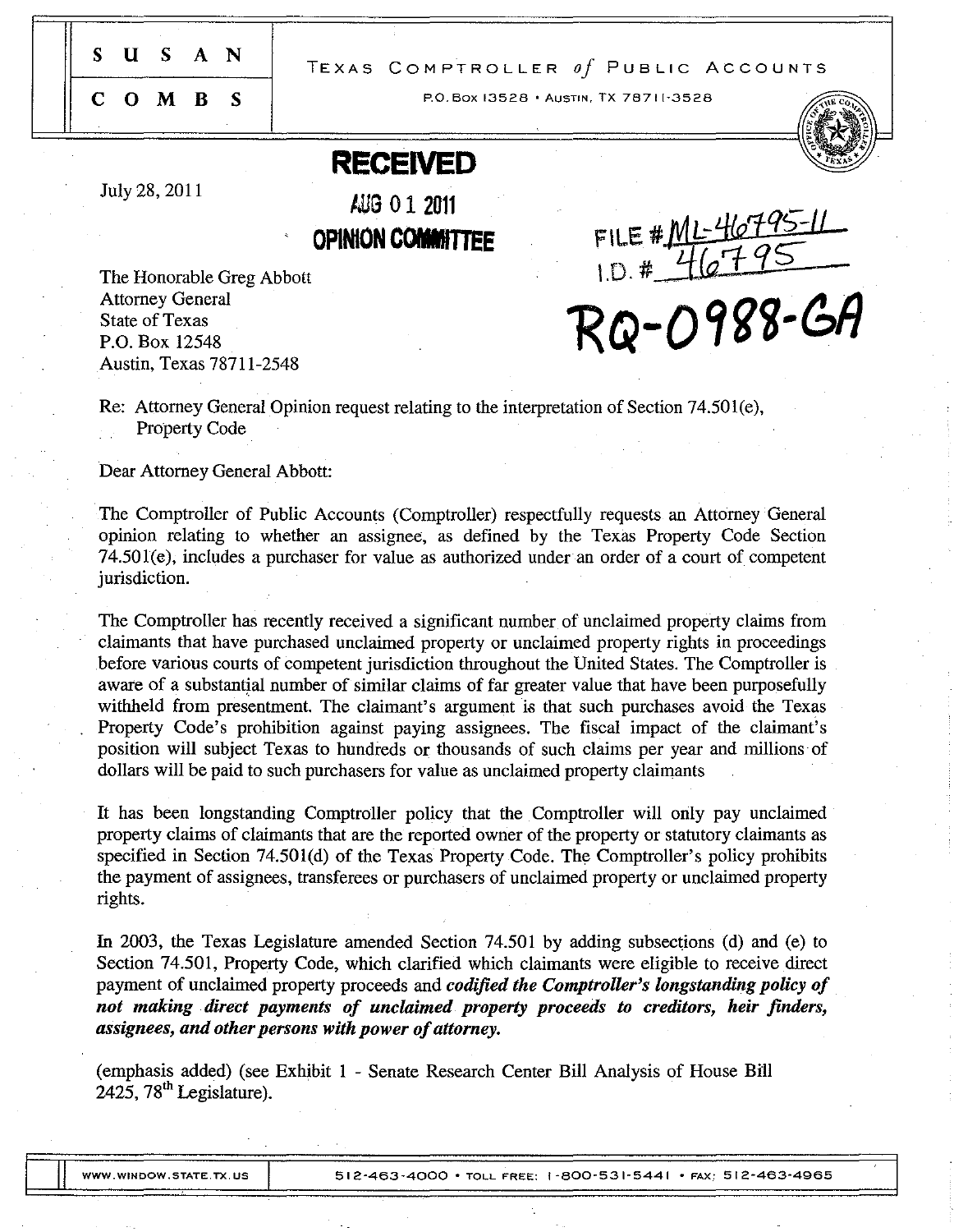The Honorable Greg Abbott July 28,2011 Page Two

Texas Property Code Section 74.501(e) states as follows:

(e) Except as provided in Subsection (f), the comptroller *may not* pay to the following persons a claim to which this section applies:

(I) a creditor, a judgment creditor, a lienholder, or an assignee of the reported owner or of the owner's heirs: or

(2) a person holding a power of attorney from the reported owner or the owner's heirs.

> i \

The term "may not" in Section 74.501(e) means "shall not" as defined under the Code Construction Act. (Section 311.016(5), Government Code). The Comptroller has continuously interpreted Section 74.501(e), Property Code, as a mandatory provision that prohibits the Comptroller from paying assignees or any other type of purchaser of unclaimed property or unclaimed property rights

**It** has been argued to the Comptroller that a court's decision affirming the sale or purchase of assets is sufficient proof necessary for the Comptroller to pay unclaimed property claims under the permissive payee provisions of Section 74.501(d). The Comptroller has countered that an assignment or sale of assets, even if reflected in a court order, is not sufficient to overcome the statutory prohibition against the Comptroller from paying assignees or other entities that are not the reported owner of the unclaimed property.

Sincerely,

Martin A. Hubert

Deputy Comptroller

Enclosure

cc: Ashley Harden, Director, General Counsel Division Anna Presley Burnham, Director, Unclaimed Property Division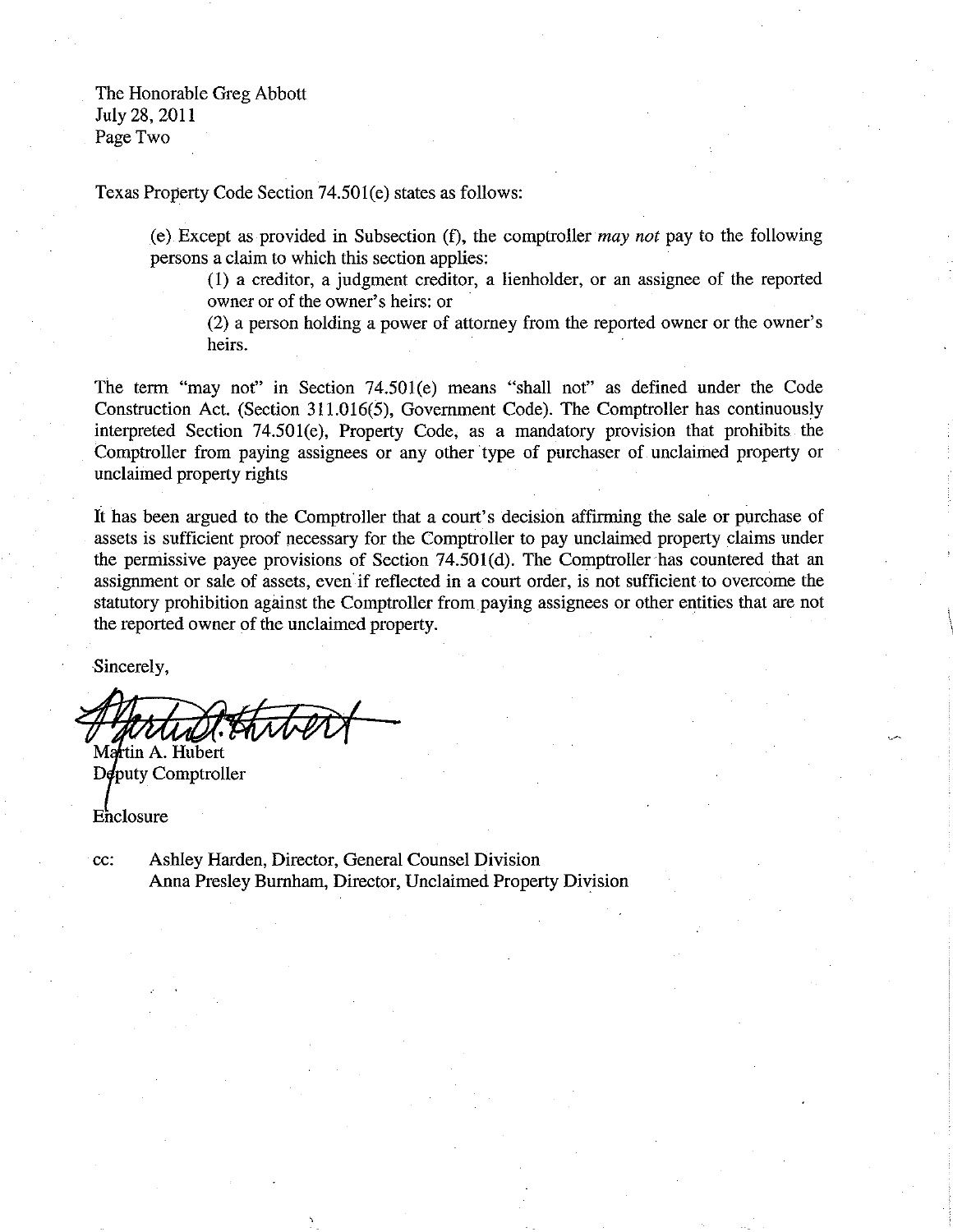## BILL ANALYSIS

**EXHIBIT 1** 

Senate Research Center H.B. 2425 By: McCall (Duncan) Finance

> 5/24/2003 Committee Report (Substituted)

This analysis utilizes the latest version of the House Ways and Means Committee analysis and incorporates House floor amendments and amendments made in the Senate committee. A list of Senate committee amendments adopted on May 24, 2003, is attached at the end of this analysis.

## DIGEST AND PURPOSE

As the sole administrator of the treasury and the state=s many financial resources, the Comptroller of Public Accounts (comptroller) office relies on statutory authority and rulemaking power to manage those resources. As the dynamics of financial markets and our economic systems continue to evolve, the tools available to the comptroller often require adjustment to maximize the effectiveness of the agency=s resource control. Being the sole administrator of the state=s financial resources also places the comptroller in the unique position of working in concert with other state governmental entities that rely on the comptroller=s expertise to adequately provide the necessary financial support. C.S.H.B. 2425 makes adjustments in various portions of the Texas statutes to facilitate the administration of the state  $=$ s financial resources.

## RULEMAKING AUTHORITY

Rulemaking authority is expressly granted to the comptroller of public accounts in SECTIONS 31 and 73 of this bill. Any rulemaking authority that might have been added by the senate committee amendments adopted on May 24, 2003, is not reflected in this Section of the analysis.

#### **SECTION BY SECTION ANALYSIS**

SECTION 1. Amends Section 103.051(a), Civil Practice and Remedies Code, adding to the list of items that must be submitted to the Comptroller of Public Accounts (comptroller) for wrongful imprisonment compensation. The addition consists of a certification of the claimant=s actual innocence signed by the current prosecuting attorney of the county in which the sentence was rendered.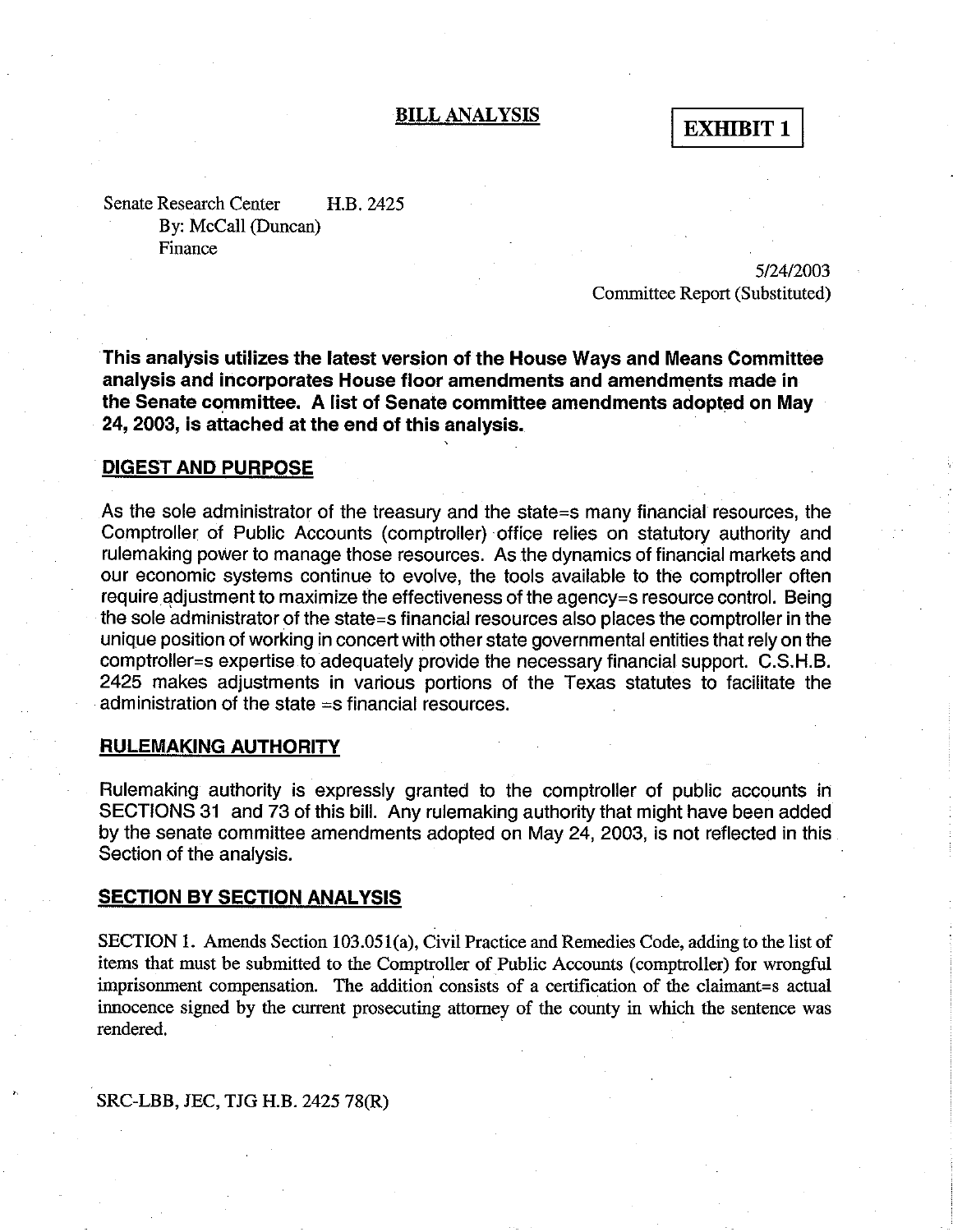SECTION 2. Amends Section 14(e), Article 42.12, Code of Criminal Procedure, clarifying when a county must remit substance abuse court fees. The reporting requirement is eliminated in the event that no fees are collected.

SECTION 3. Amends Section 19(f), Article 42.12, Code of Criminal Procedure, clarifying when a community corrections and supervision department must remit substance abuse court fees. The reporting requirement is eliminated in the event that no fees are collected.

SECTION 4. Amends Sections 42.259(c), (d), and (f), Education Code, to adjust the manner in which payments from the foundation school fund are made to each category 2 and 3 school district.

SECTION 5. Amends Section 44.901, Education Code, authorizing school district boards of trustees to enter into energy savings performance contracts. The section also requires payment of a performance bond. Methods of finance for energy savings performance contracts may include lease-purchase, bond proceeds, and vendor financing.

SECTION 6. Amends Section 51.927, Education Code, authorizing institutions of higher education boards to enter into energy savings performance contracts. The section also requires payment of a . performance bond. Methods of fmance for energy savings performance contracts may include lease-purchase, bonds proceeds, and vendor financing. Contracts under this section must be let as professional services.

SECTION 7. Amends Section 54.619, Education Code, authorizing the Prepaid Higher Education Tuition Board to suspend new enrollment in the program to ensure actuarial soundness of the fund.

SECTION 8. Amends Section 54.624, Education Code, to make provisions regarding a prepaid tuition contract.

SECTION 9. Amends Section 403.0 16(f), Government Code, to authorize the comptroller to use the electronic funds transfer system to deposit a portion of an employee=s gross pay into an account of an eligible state employee organization for a membership as prescribed by Subchapter G, Chapter 659.

SECTION 10. Amends Section 403 .020, Government Code, to provide for performance reviews of institutions of higher education by the comptroller.

SECTION 11. Amends Section 403.027(g), Government Code, placing the definition of "digital signature" in the Government Code and deleting cross-references to portions of the Business  $\&$ Commerce Code that no longer exist.

SECTION 12. Amends Section 403.054, Government Code, by amending Subsection (b) and adding Subsection (i), as follows: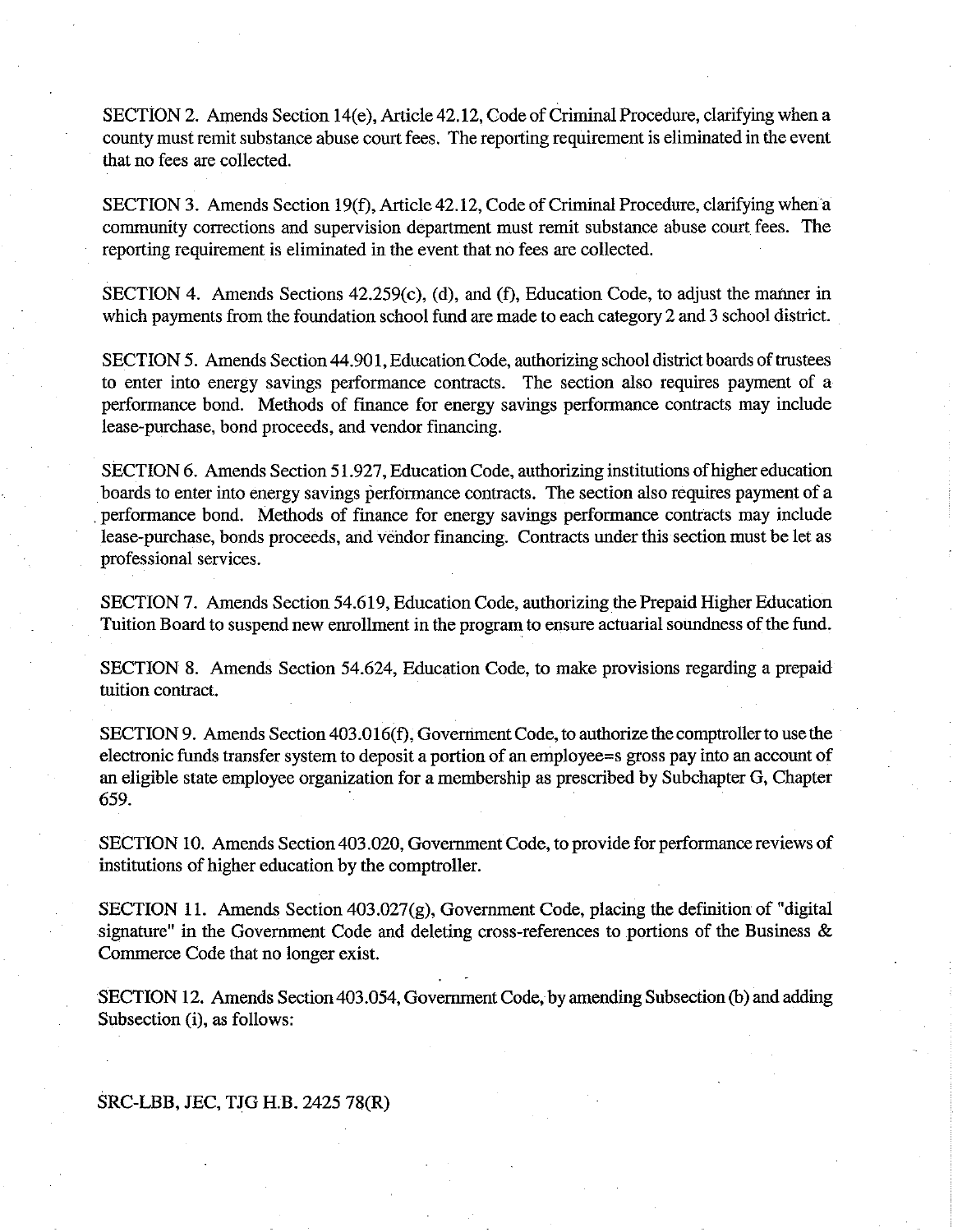(b) Prohibits the comptroller from issuing a replacement warrant under certain circumstances.

(i) Defines Apayment law.@

SECTION 13. Amends Section 403.092, Subsections (a) and (b), Government Code, expanding the comptroller=s authority to borrow available cash from funds outside the treasury being managed by the comptroller.

SECTION 14. Amends Sections 403.1042(b), (c), (e), and (f), Government Code, by changing the . way persons are appointed to the tobacco settlement permanent trust account investment advisory cornmittee.

SECTION 15. Amends Section 404.024, Government Code, allowing the comptroller to invest state monies in pooled funds established by the Texas Treasury Safekeeping Trust Company (trust company) and operated like mutual funds and whose portfolios consist only of dollar-denominated securities. This Section also makes explicit the comptroller=s authority to lend securities as an investment option.

SECTION 16. Amends Section 404.102, Government Code, making explicit the trust company=s authority to pool funds and lend securities in order to manage funds and securities more efficiently and economically.

SECTION 17. Amends Section 404.107(b), stating that a participant having funds deposited with the trust company is required to pay fees developed under Section 404.103(f). The trust company may deduct fees from the principal or earning of a participant on deposit with the trust company or require a participant to pay a fee from an amount not on deposit with the trust company.

SECTION 18. Amends Section 404. 123(b), Government Code, allowing the cash management committee to set the cap on outstanding notes and eliminating the 25 percent cap.

SECTION 19. Amends Chapter 447, Government Code, as amended by Chapters 573, 1158, and 1983, 77th Legislature, Regular Session, 2001, consolidating three bills amended to State Energy Conservation Office statutes and eliminating conflicting provisions.

SECTION 20. Amends Subchapter A, Chapter 609, Government Code, by adding Section 609.014, to provide that an institution of higher education participating in a group benefits program may participate only in a deferred compensation plan.

SECTION 21. Amends Section 659.102, Government Code, by amending Subsection (c) and adding Subsection (d), to provide that a supplemental optional benefits program may include a qualified transportation benefit. Defines qualified transportation benefit, and requires the Employees Retirement System of Texas (ERS) to determine a fee or charge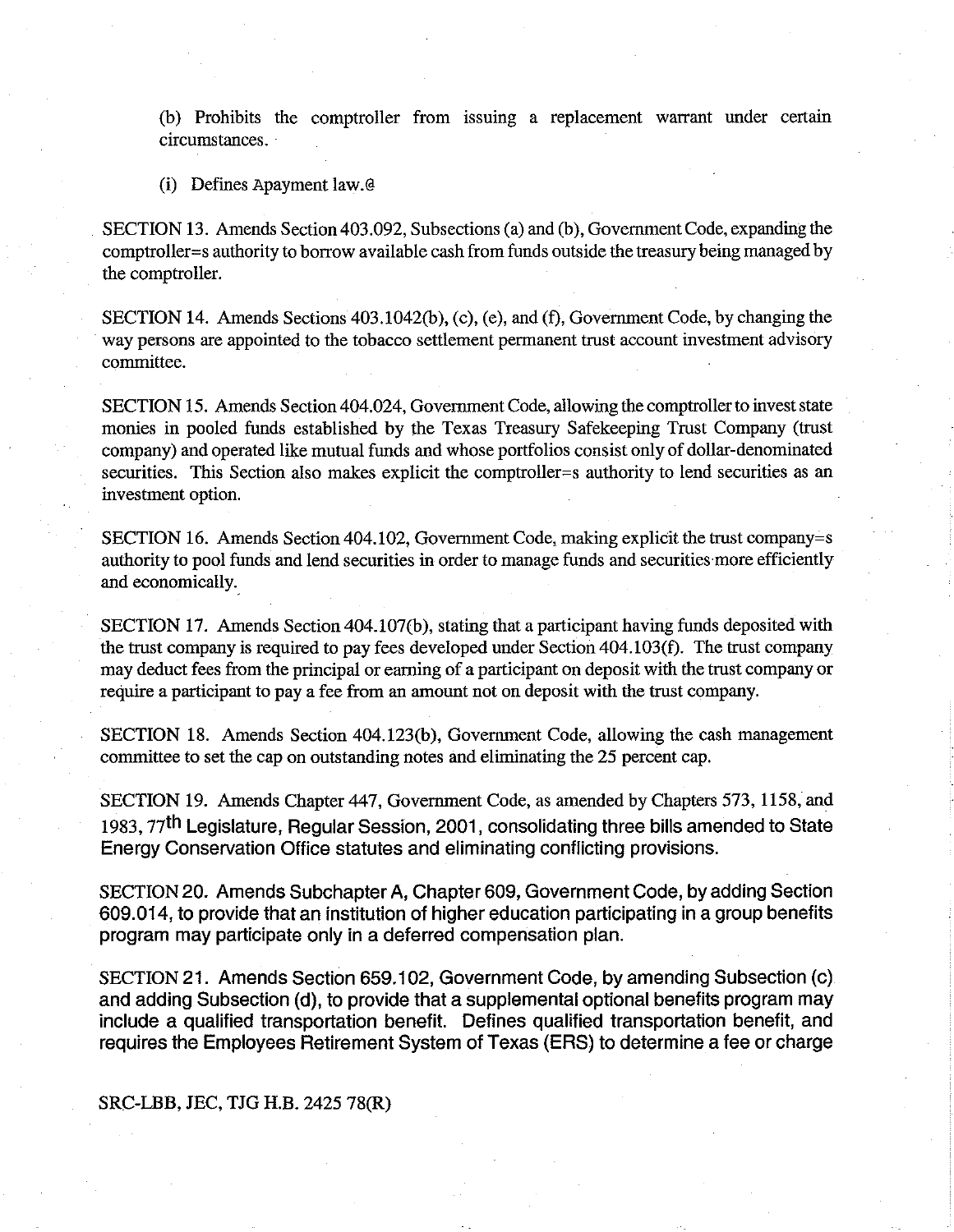regarding the transportation benefit.

SECTION 22. Amends Subchapter G, Chapter 659, Governrnent Code, by adding Section 659.1031, to authorize an employee of a state agency to authorize a salary deduction for payment to a certain organization of a membership fee. .

SECTION 23. Amends Section 659.104(a), Government Code, to amend provisions regarding an authorized payroll deduction for membership in an eligible state employee organization.

SECTION 24. Amends Section 659.110, Government Code, to make conforming changes.

SECTION 25. Amends Section 659.131 (8), Government Code, to redefine Aindirect services.@

SECTION 26. Amends Section 659.146(c), Government Code, to remove provisions regarding an international federation or fund.

SECTION 27. Amends Section 659.150(b), Government Code, to prohibit a participating charitable organization from directly or indirectly funding, rather than conducting, litigation.

SECTION 28. Amends Section 659.253, Government Code, to make provisions regarding a state employee who transfers within a state agency from an exempt to a classified position or a classified to an exempt position. Defines Aclassified position@ and Aexempt position.@

SECTION 29. Amends Subchapter K, Chapter 659, Government Code, making salary provisions for a state employee transferring within an agency between classified positions:

SECTION 30. Amends Section 659.255, Government Code, to make provisions regarding a merit salary increase and a one-time merit payment.

SECTION 31. Amends Subchapter K, Chapter 659, Government Code, to authorize the comptroller to establish procedures and adopt rules to administer this subchapter.

SECTION 32. Amends Section 661.152(d), Government Code, to amend provisions regarding an employee=s accrual of vacation leave and the schedule for carrying vacation leave from one fiscal year to the next.

SECTION 33. Amends Subchapter A, Chapter 811, Government Code, by adding Sections 811.007 and 811.008, to make ERS and its board and director not liable for certain actions. Authorizes the ERS board to self-insure or purchase liability insurance.

SECTION 34. Amends the heading to Section 813.104, Government Code, to read as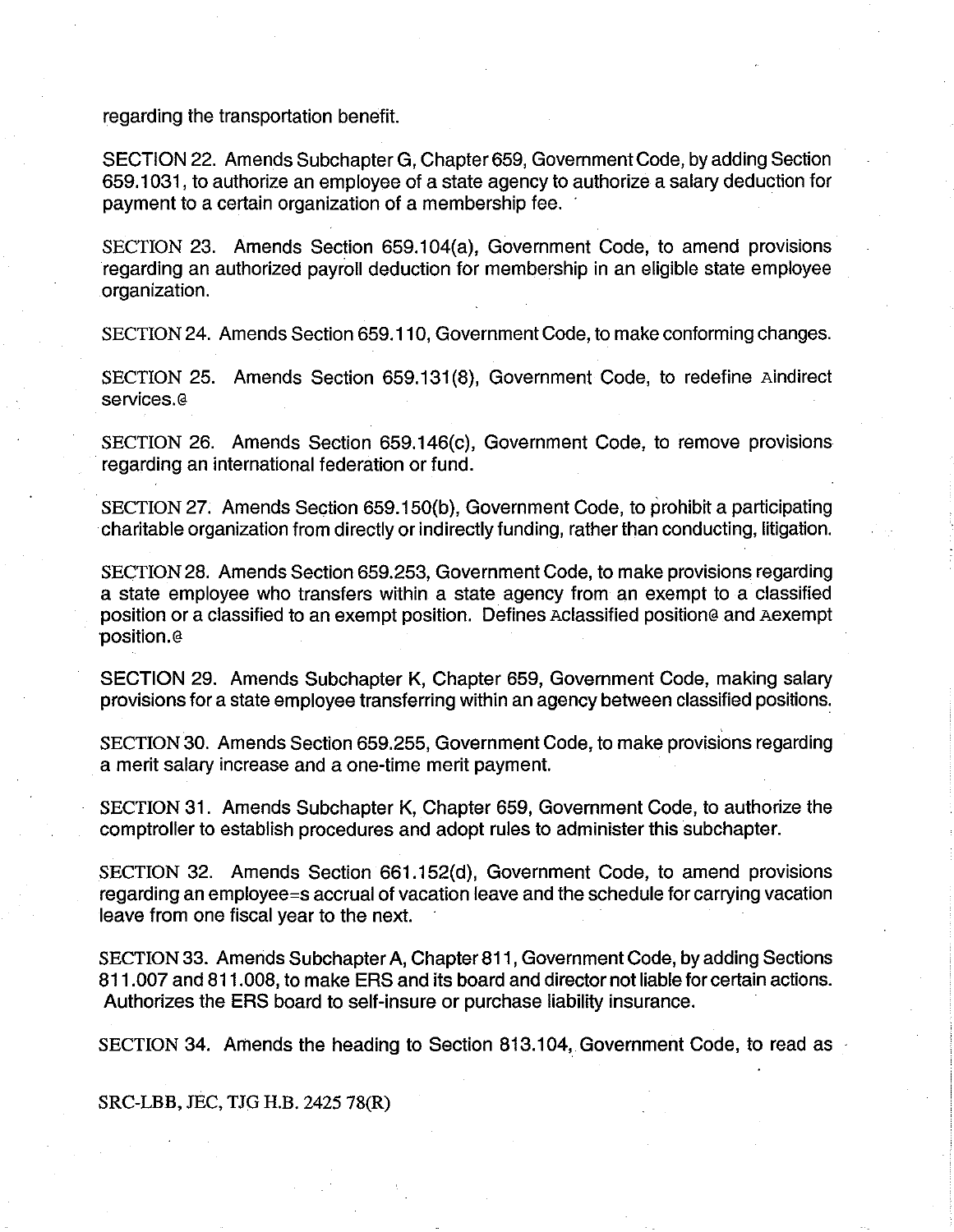follows:

## Sec. 813.104. ALTERNATIVE PAYMENTS AND METHODS TO ESTABLISH OR REESTABLISH SERVICE CREDIT.

SECTION 35. Amends Section 813.104, Government Code, by adding Subsection (e), to authorize ERS to provide for the electronic filing of agreements to establish or reestablish service credit. Defines Aelectronic filing.@

SECTION 36. Amends Subchapter A, Chapter 814, Government Code, by adding Section 814.010, to authorize an authorized ERS member to file certain information electronically.

SECTION 37. Amends Section 815.103, Government Code, by adding Subsection (f), to provide that Chapter 412, Labor Code, does not apply to ERS. Authorizes the ERS board to acquire certain services in any manner or amount the board considers reasonable.

SECTION 38. Amends Section 832.002, Government Code, providing the authority to make a payroll deduction for the \$10 annual fee for the Judicial Retirement System Plan One fee.

SECTION 39. Amends Section 2101.0115, Subsections (a) and (b), Government Code, so that the comptroller no longer receives a copy of the non-financial information submitted as a part of the comptroller=s annual financial report.

SECTION 40. Amends Section 2113.205(b), Government Code, allowing the comptroller to approve the use of money appropriated for a fiscal year to pay for other costs of a similar nature that may cross fiscal years.

SECTION 41. Amends Section 2162.001, Government Code, providing a definition for "local government" in the portion of the Government Code dealing with the State Council on Competitive Government.

SECTION 42. Amends Section 2162.1 02, Government Code, allowing local governments to participate in the State Council on Competitive Government contracts.

SECTION 43. Amends Chapter 2166.406, Government Code, authorizing state agencies to enter into energy performance contracts. Requires the payment of a performance bond. Methods of finance for energy saving performance contracts may include lease-purchase, bond proceeds, and vendor financing. Requires contracts to be let as professional services.

SECTION 44. Amends Section 2201.002, Government Code, to amend provisions regarding the use of the Texas Capital Trust Fund.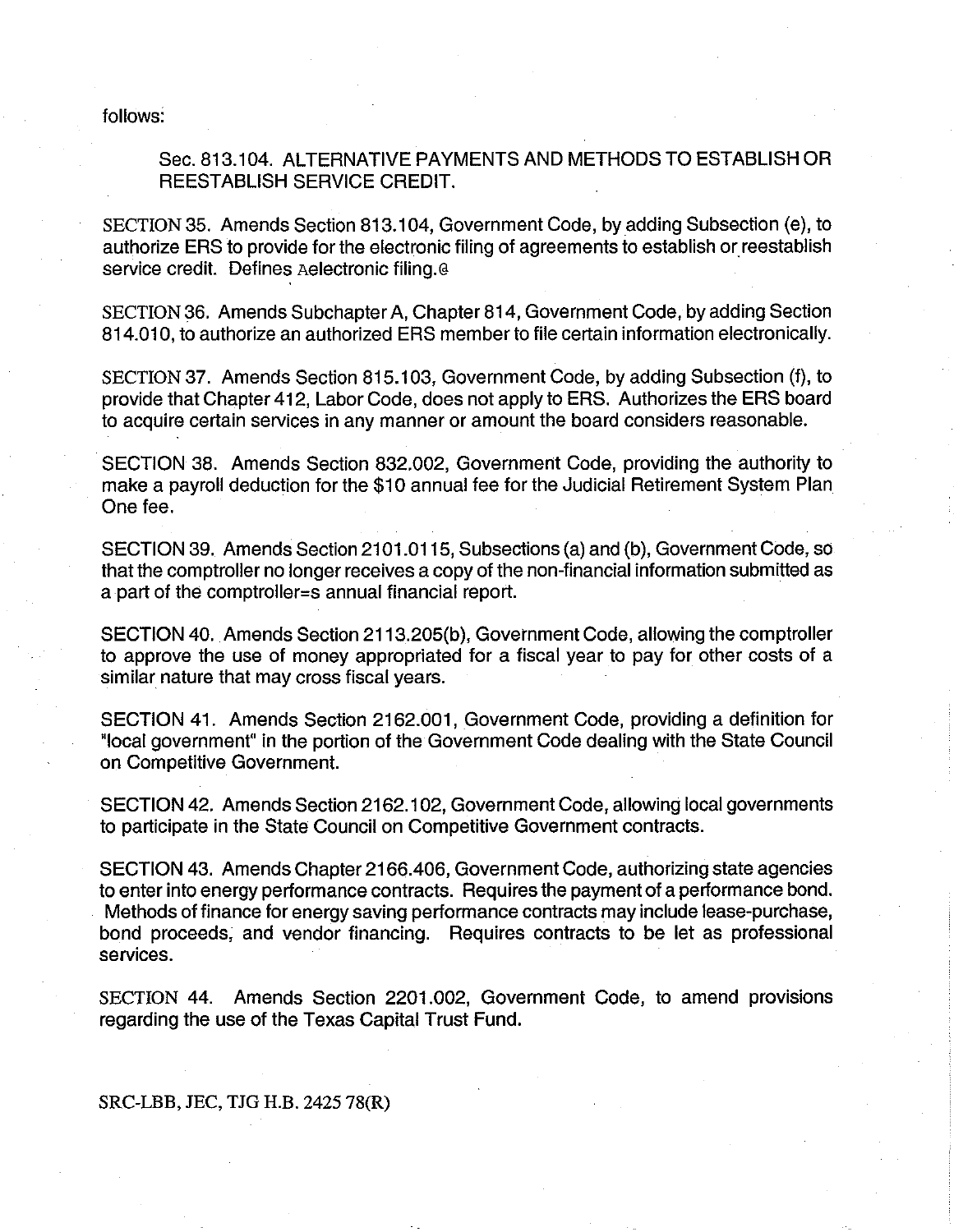SECTION 45. Amends Section 2201.003(b), Government Code, to remove a provision specifying that the unencumbered balance of the Texas Capital Trust Fund in excess of \$500 million be transferred to the general revenue fund, instead requiring that any unencumbered balance be transferred.

SECTION 46. Amends Section 2251.025(b), Government Code, adjusting the interest rate on late payments by state agencies to vendors to the prime rate plus one percent.

SECTION 47. Amends Section 2252.903(e), Government Code, eliminating verification of warrant hold within seven days prior to letting a contract if the contract will be paid using funds held in the treasury.

SECTION 48. Amends Section 2305.012, Government Code, revising the statutory language for the State Energy Conservation Office. Many of the original programs have run their course or all available funding has been used.

SECTION 49. Amends Section 2305.032(a), Government Code, revising the statutory language for the State Energy Conservation Office. Many of the original programs have run their course or all available funding has been used.

SECTION 50. Amends Section 2305.033, Subsections (b) and (d), Government Code, revising the statutory language for the State Energy Conservation Office. Many of the original programs have run their course or all available funding has been used.

SECTION 51. Amends Section 2305.034, Government Code, revising the statutory language for the State Energy Conservation Office. Many of the original programs have run their course or all available funding has been used.

SECTION 52. Amends Section 2305.039(b), Government Code, revising the statutory language for the State Energy Conservation Office. Many of the original programs have run their course or all available funding has been used.

SECTION 53. Amends Section 2306.783(a), Government Code, removing the comptroller from the membership list of the Texas Interagency Council for the Homeless.

SECTION 54. Amends Article 4.73(a), Insurance Code, to amend a date pertaining to the amount of certified capital a certified capital company has invested in qualified businesses.

SECTION 55. Amends Section 101.251, Insurance Code, by amending Subsections (b), (g), (i), and (j), and adding Subsection (k), to make provisions regarding premium receipts taxes. Defines Ainsurer.@

SECTION 56. Amends the heading of Chapter 302, Local Government Code, to read: ENERGY SAVINGS PERFORMANCE CONTRACTS.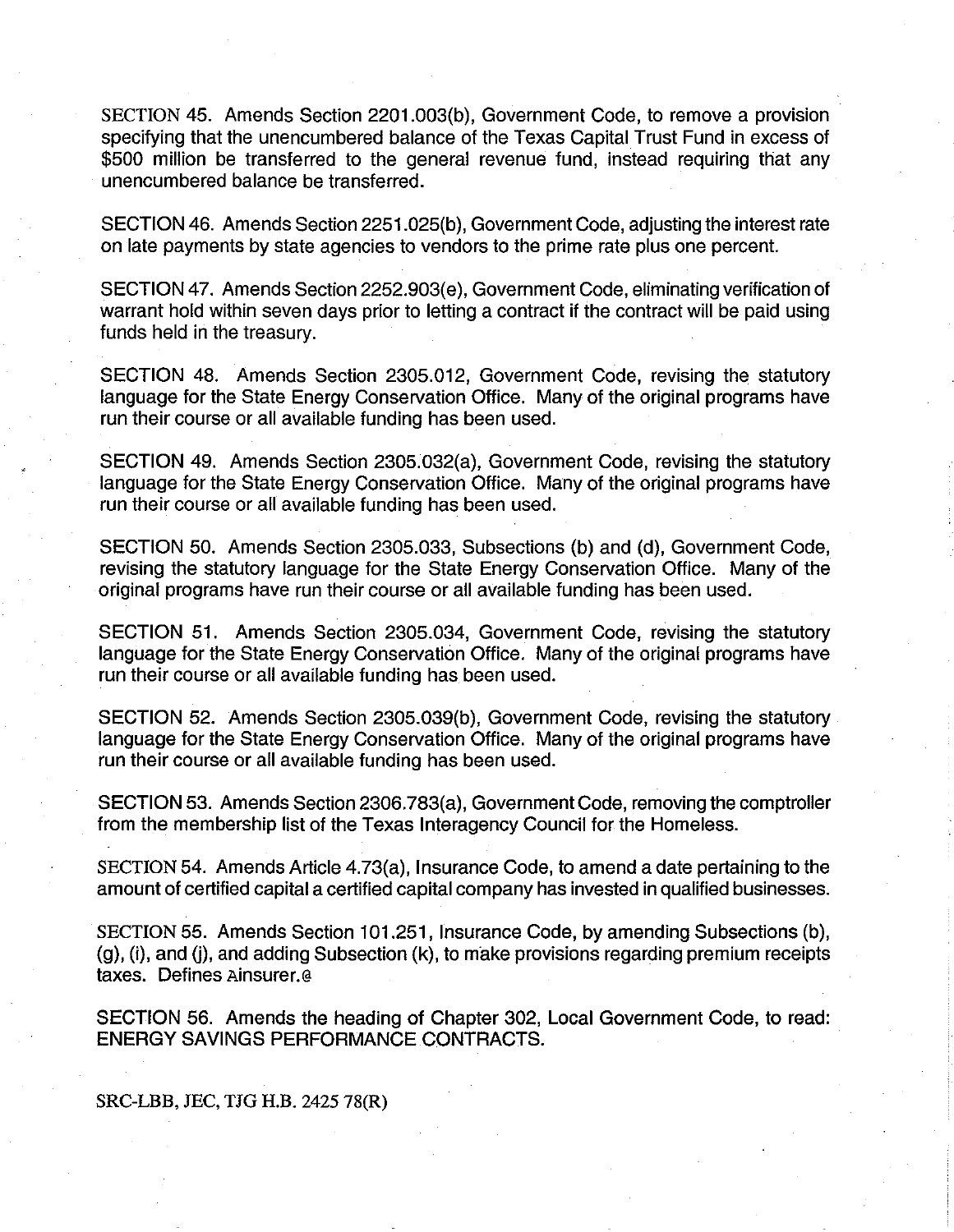SECTION 57. Amends Section 302.001, Local Government Code, clarifying that this section of the code applies specifically to energy savings performance contracts, not energy conservation measures in general.

SECTION 58. Amends Section 302.002, Local Government Code, clarifying that this section of the code applies specifically to energy savings performance contracts, not energy conservation measures in general.

SECTION 59. Amends Chapter 302.003, Local Government Code, clarifying that this section of the code applies specifically to energy savings performance contracts, not energy conservation measures in general.

SECTION 60. Amends Section 302.004, Local Government Code, clarifying that this section of the code applies specifically to energy savings performance contracts, not energy conservation measures in general.

SECTION 61. Amends Chapter 302.005, Local Government Code, clarifying that this section of the code applies specifically to energy savings performance contracts, not energy conservation measures in general.

SECTION 62. Amends Section 74.103, Property Code, giving the comptroller the authority to DETERMINE an unclaimed property audit if records are incomplete or unavailable.

SECTION 63. Americs Section 74 501. Property Code: by adding Subsections (d) and (e). claritying which individuals are eligible to receive direct payment of unclaimed property proceeds, and codifying current policy of not making direct payments to creditors, heir finders, assignees, and other persons with power of attorney.

SECTION 64. Amends Sections 111.104(b) and (c), Tax Code, to make nonsubstantive clarifying changes.

SECTION 65. Amends Section 111.1042, Tax Code, by adding Subsection (d), pertaining to a hearing on a full or partial denial of a claim for refund.

SECTION 66. Amends Section 111.105, Tax Code, by amending subsection (a) and adding Subsection (e) to set forth guidelines for an administrative hearing process.

SECTION 67. Amends Section 111.107, Tax Code, to prohibit a person from refiling a refund claim for the same transaction or item, tax type, period, and ground or reason that was previously denied by the comptroller.

SECTION 68. Amends Sections 111.206(b), (c), and (d), Tax Code, as follows: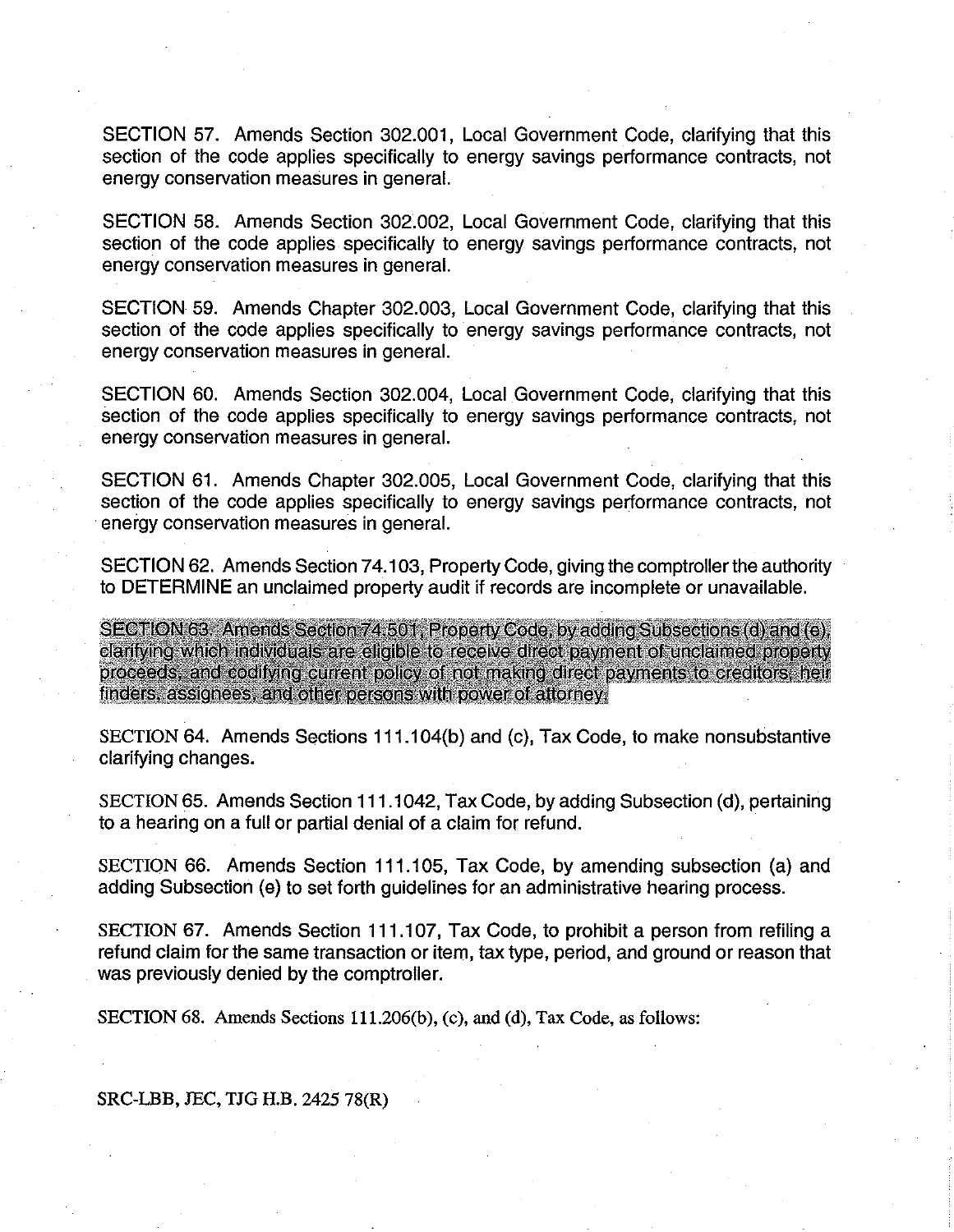(b) Requires a final determination that affects the amount of liability of a tax imposed by this title to be reported to the comptroller before the expiration of 120 days, rather than 60 days, after the day on which the determination becomes final.

(c) Authorizes the comptroller to assess and collect or bring suit for the collection of any tax deficiency resulting from a final determination by a certain time.

(d) Authorizes a taxpayer to file a claim for refund with the comptroller for the amount of the overpayment before the first anniversary of the date the final determination becomes final. Authorizes the taxpayer to file a limited claim for refund for an amount of tax that has been found due in a deficiency determination by a certain date. Deletes text relating to a requirement to issue a credit or refund.

SECTION 69. Amends Sections 111.207(a) and (b), Tax Code, to provide the periods that are not considered in determining the expiration date for when a tax may be imposed and that the suspension of a period of limitation is limited to contested issues.

SECTION 70. Amends Section 112.058(a), Tax Code, to provide the method by which payments made under protest are to be handled.

SECTION 71. Amends Section 142.002, Tax Code, by amending Subdivisions (1), (2), (3), (4), and (6) and adding Subdivisions (3-a), (3-b), and (3-c) to defme certain terms.

SECTION 72. Amends Section 142.005, Tax Code, by adding Subsection (c) to authorize the comptroller to enter into the agreement on behalf of the state under certain circumstances.

SECTION 73. Amends Chapter 142, Tax Code, by adding Section 142.0055, as follows:

Sec. 142.0055. RULES. Authorizes the comptroller to adopt certain rules relating to the administration and collection of the sales and use tax.

SECTION 74. Amends Chapter 142, Tax Code, by adding Section 142.011, as follows:

Sec. 142.011. SETTLEMENT OF TAX, PENALTY, AND INTEREST. Authorizes the comptroller to settle certain claims.

SECTION 75. Amends Section 151.011(a), Tax Code, to redefine Ause.@

SECTION 76. Amends Subchapter A, Chapter 151, Tax Code, by adding Section 151.012, as follows:

Sec. 151.012. EFFECTIVE DATE OF TAX RATE CHANGES. (a) Requires a change in tax rate to take effect on a certain date.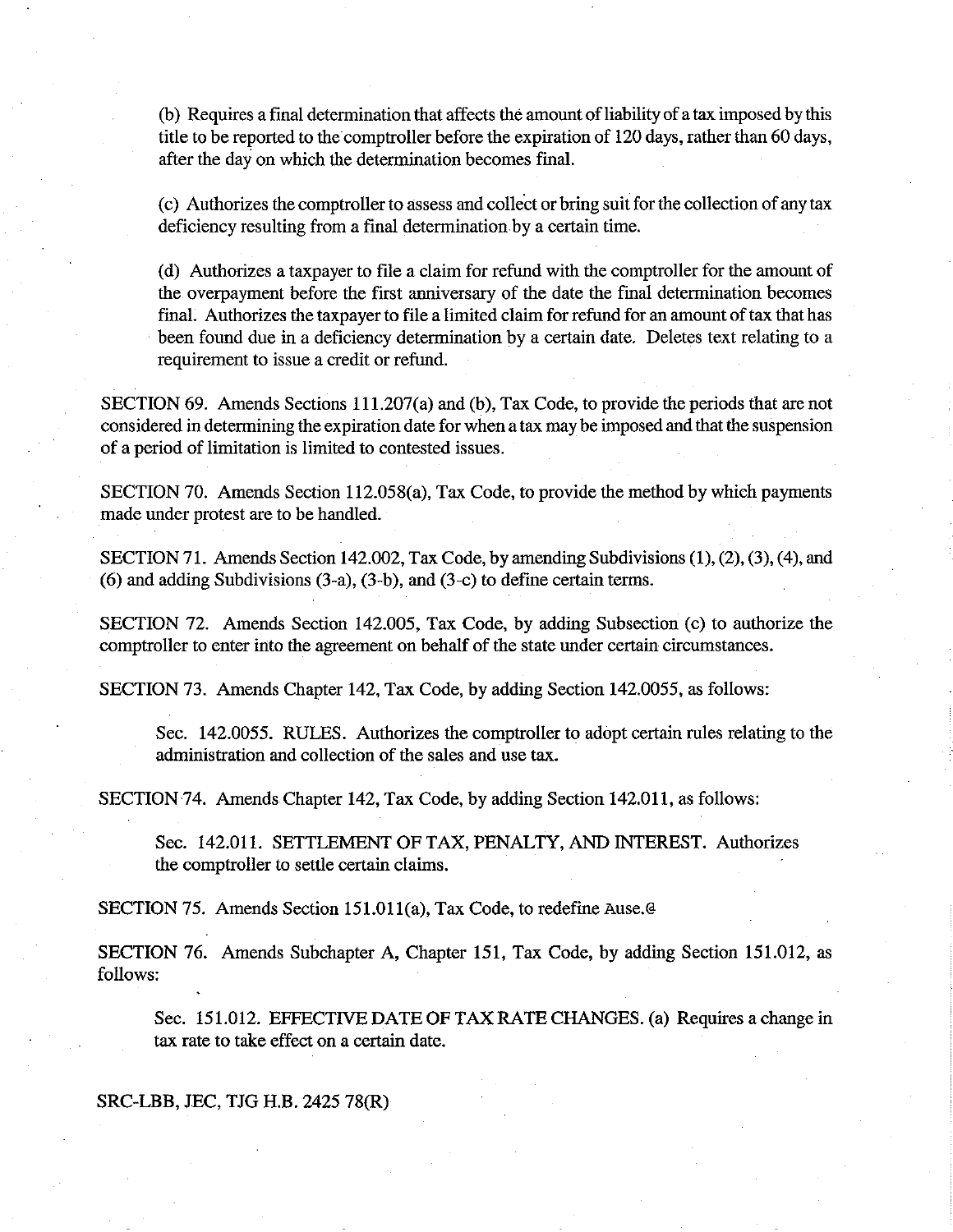(b) Provides when the change in tax rate applies.

SECTION 77. Amends Section 151.025, Tax Code, by adding Subsection (d) to address nontaxable charges.

SECTION 78. Amends Section 151.103, Tax Code, by adding Subsection (d) to require a retailer who holds a sales tax permit to collect any local use tax due from a purchaser.

SECTION 79. Amends Section 151.152(b), Tax Code, to require a resale certificate to meet certain requirements.

SECTION 80. Amends Section 151.202, Tax Code, by adding Subsection (c) to require a person desiring to be a seller in this state to agree to collect local use tax.

SECTION 81. Amends Section 151.307(b), Tax Code, to authorize proof of export to be shown ina certain manner.

SECTION 82. Amends Section 151.314, Tax Code, by amending Subsections (c), (e), (f), and (g) and adding Subsections (c-1), (c-2), and (c-3) to redefine Afood products@ and amends provisions regarding certain food products.

SECTION 83. Amends Section 151.317(a), Tax Code, to provide certain exemptions from the taxes imposed by this chapter in relation to gas and electricity.

SECTION 84. Reenacts Section 151.317(c), Tax Code, to define Aresidential use.@

SECTION 85. Amends Section 151.318, Tax Code, by amending Subsections (b) and (s) and adding Subsection (g-1), to exempt certain pharmaceutical biotechnology cleanrooms and equipment, and to define those terms.

SECTION 86. Amends Section 151.3181, Tax Code, by adding Subsection (h), to make provisions regarding the use of pharmaceutical biotechnology cleanrooms and equipment.

SECTION 87. Amends Section 153.119(d), Tax Code, to provide that the climate-control air conditioning or heating system of a motor vehicle that has a primary purpose of providing for the convenience or comfort of the operator or passengers is not a power take-off system, and a refund may not be allowed for the tax paid on any portion of the gasoline that is used for that purpose.

SECTION 88. Amends Section 153.222(d), Tax Code, to make a conforming change.

SECTION 89. Amends Section 201.057(i), Tax Code, to amend provisions regarding credit for taxes paid on certain gasoline.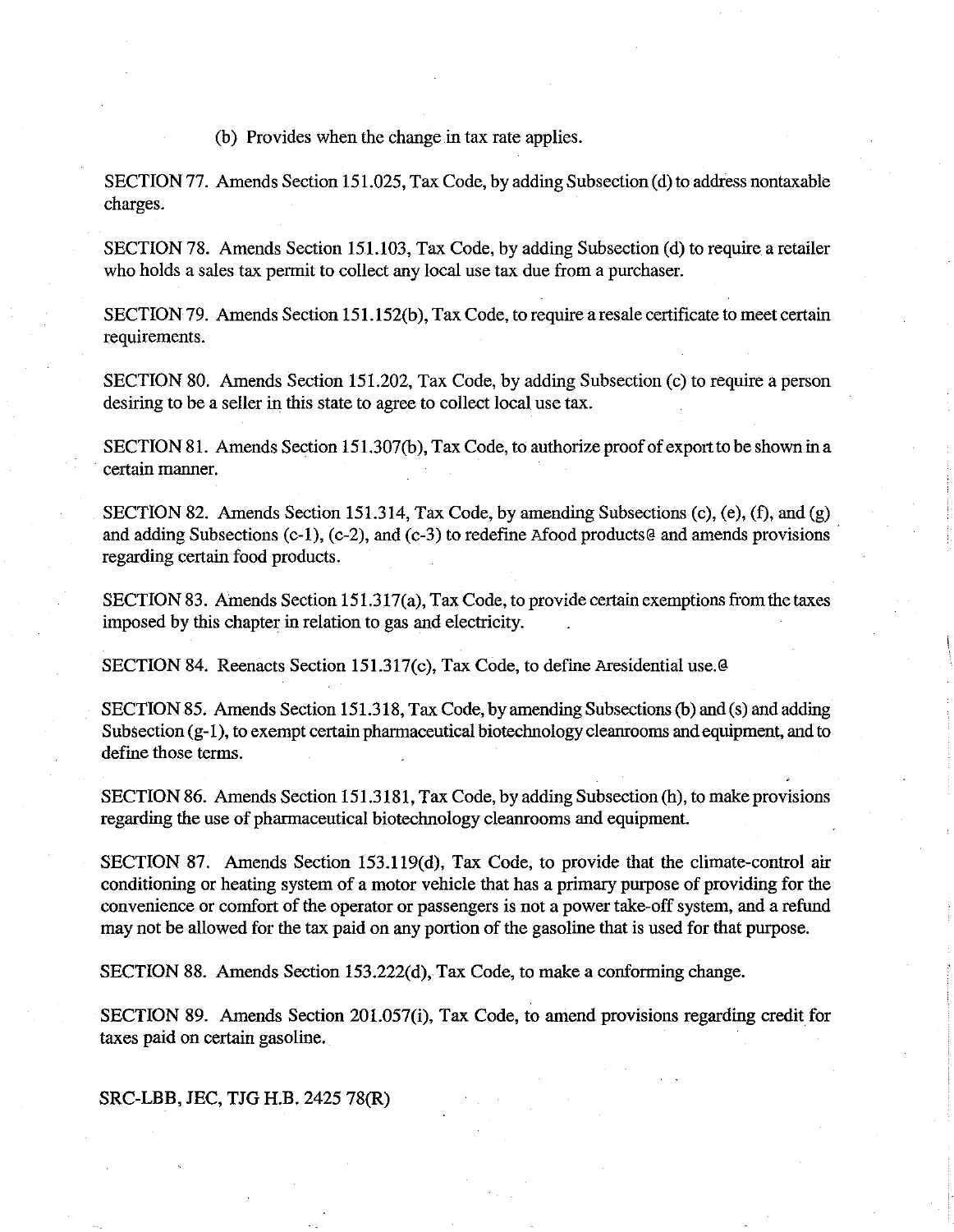SECTION 90. Amends Section 201.101, Tax Code, to modify provisions regarding the value of gas and marketing costs for gas.

SECTION 91. Amends Section 201.102, Tax Code, to provide that payments from a purchaser of gas to a producer for the purpose of reimbursing the producer for taxes due are part of the gross cash receipts, unless the reimbursement amount for taxes due under this chapter is separately stated in a sales contract.

SECTION 92. Amends Section 313.021(2), Tax Code, to redefine Aqualified property.@

SECTION 93. Amends Section 321.003, Tax Code, to include a reference to Chapter 142 (Simplified Sales and Use Tax Administration Act).

SECTION 94. Amends Section 321.203, Tax Code, by amending Subsections (b), (c), (d), (e), and (g), and adding Subsections (g-I), (g-2), (g-3), and (I), to include references to tangible personal property instead of a taxable item. Deletes text regarding sale of telecommunications services. Includes new provisions regarding the sale of telecommunications services and post-paid calling services.

SECTION 95. Amends Section 321.3022, Tax Code, by amending Subsection (a) and adding Subsection (i), to amend a provision regarding local sales tax payments and to provide that the governing body of a municipality is not required to perform certain acts relating to open meetings.

SECTION 96. Amends Section 322.107, Tax Code, to remove a reference to a customs broker.

SECTION 97. Amends Section 323.003, Tax Code, to make a conforming change.

SECTION 98. Amends Section 323.203, Tax Code, by amending Subsections (b), (c), (d), (e), and (g), and adding Subsections (g-l), (g-2), (g-3), and (I), to make conforming changes. Amends and adds provisions regarding the sale of telecommunications services and post-paid calling services.

SECTION 99. Amends Section 256.009, Transportation Code, to set forth requirements regarding a county auditor=s report to the comptroller.

SECTION 100. Sets forth requirements for the comptroller to perform a certain study.

SECTION 101. Sets forth a list of statutes repealed by this Act.

SECTION 102. Sets forth prospective clauses and implementation directions.

SECTION 103. Requires the comptroller to adopt rules and forms as necessary for implementation of this Act no later than the 90th day after the effective date of this Act.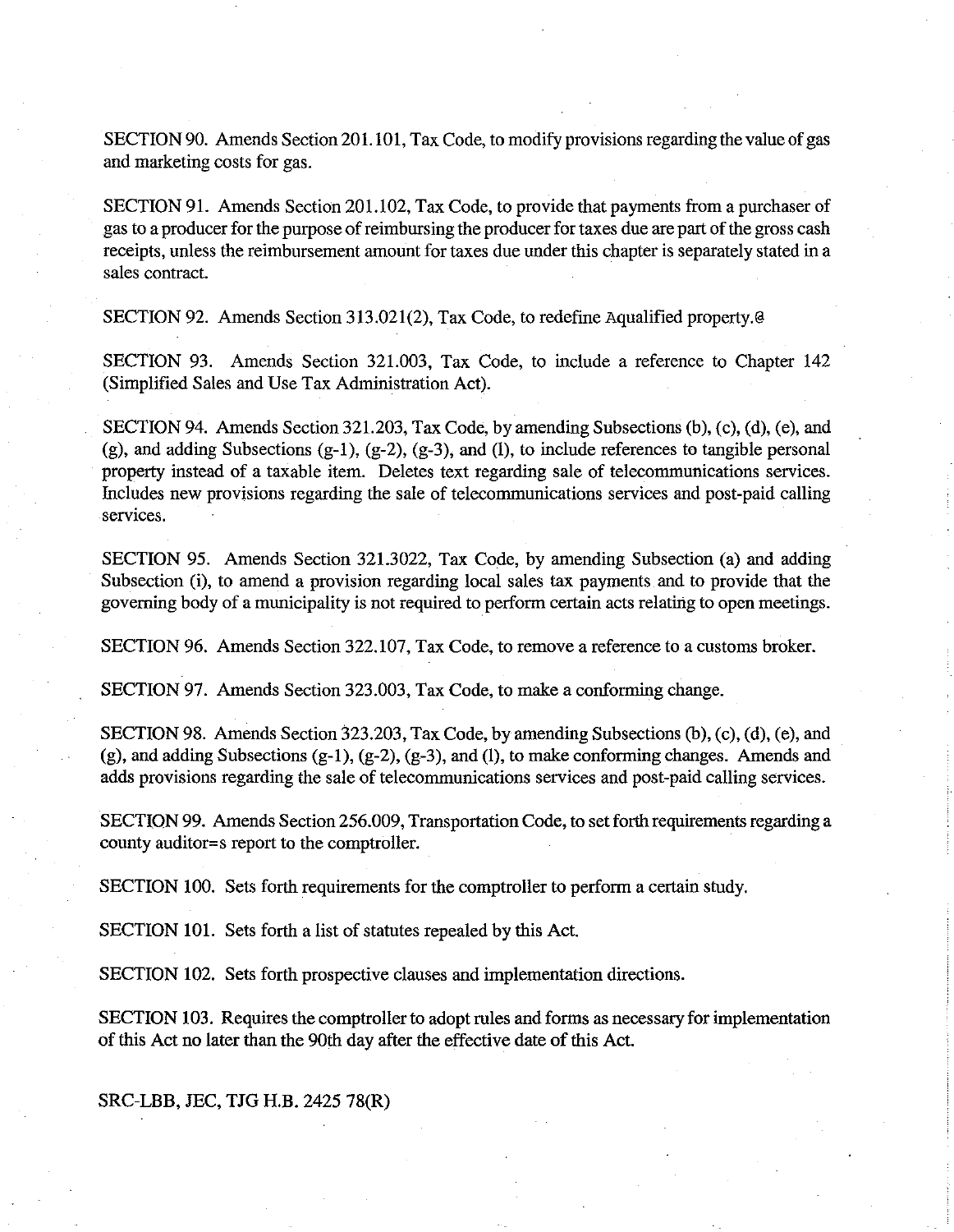SECTION 104. Sets forth effective dates for the provisions of this Act. Provides that, except as otherwise provided in this section, this Act takes effect upon passage or September 1, 2003.

#### **LIST OF COMMITTEE** AMENDMENTS

## COMMITTEE AMENDMENT NO. \_\_

Amend B. No. by inserting the following new SECTIONS in the bill and renumbering the subsequent sections appropriately:

SECTION \_\_\_\_. Section 171.001, Tax Code, is amended by amending Subsections (a) and (b) and adding Subsection (d) to read as follows:

( a) A franchise tax is imposed on:

(1) each corporation that does business in this state or that is organized under the laws of [chartered or authorized to do business in] this state, and

(2) each limited liability company that does business in this state or that is organized under the laws of this state  $[ $\theta$   $\pm$   $\theta$$ authorized to do business in this state].

(b) In this chapter:

(1) "Banking corporation" means each state, national, domestic, or foreign bank, whether organized under the laws of this state, another state, or another. country, or under federal law, including a limited banking association organized under Subtitle A, Title 3, Finance Code, and each bank organized under Section 25(a), Federal Reserve Act (12 U.S.C. Secs. 611-631) (edge corporations), but does not include a bank holding company as that term is defined by Section 2, Bank Holding Company Act of 1956 (12 U.S.C. Sec. 1841) .

(2) "Beginning date" means:

(A) for a corporation chartered in this state, the date on which the corporation's charter takes effect; and

(B) for a foreign corporation, the earlier of the date on which:

(I) the corporation's certificate of authority takes effect; or

(ii) the corporation begins doing business in this state.

(3) "Corporation" includes:

(A) a limited liability company, as defined under the Texas Limited Liability Company Act;

(B) a savings and loan association; and

(C) a banking corporation.

(4) "Charter" includes a limited liability company's certificate of organization.

SRC-LBB, JEC, TJG H.B. 2425 78(R)  $\pi$   $\pi$  11 00 22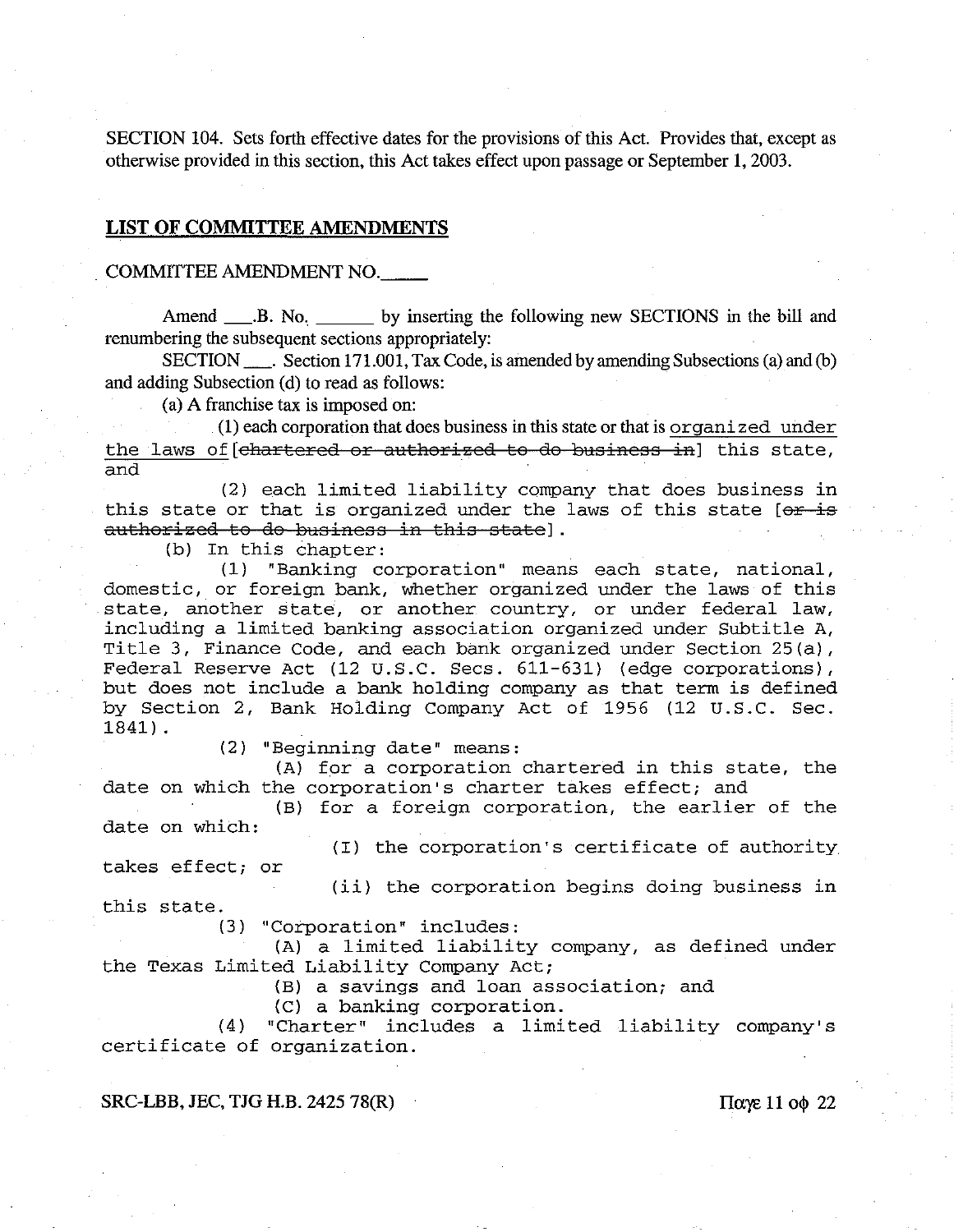(5) "Internal Revenue Code" means, except as otherwise provided in this chapter, the Internal Revenue Code of 1986 in effect for the federal tax year beginning on or after January 1, 1996, and before January 1, 1997, and any regulations adopted under that code applicable to that period.

(6) (A) "Investment **partnership":** 

(I) means a partnership in which:

(a) not less than 90 percent of either the

original federal income tax basis under the Internal Revenue Code or the current fair market value of the partnership's total assets consist of qualified investment securities and operating assets reasonably necessary to carry on the partnership's investment activities and not less than 90 percent of the partnership's gross income is passive investment income; or

(b) not less than 90 percent of the partnership interests are owned directly or indirectly by an Employee Stock Ownership Plan that has received a favorable determination letter from the Internal Revenue Service; and

(ii) does not include a partnership that is a dealer in securities, as defined by Section 475(c) (1), Internal Revenue Code.

(B) For purposes of Paragraph (A) (i) (a) , a partnership shall exclude the basis in or value of an interest in a limited liability company and the gross income from an interest in a limited liability company unless the limited liability company would qualify as an investment partnership if the limited liability company were organized as a partnership.

(7) "Investment partnership interest" means a limited partnership interest in an investment partnership or a beneficial interest in a trust or business trust that is an investment partnership.

 $\frac{1}{(8)}$  "Officer" and "director" include a limited liability company's directors and managers association's directors and managers and participants if there are no directors or managers. and a limited banking

(9) "Partnership" includes:

(A) a joint venture;

(B) a general partnership;

(C) a limited partnership, except an Exempt Wholesale Generator, as defined by the Energy policy Act of 1992 (15 **U.S.C.** Sec. 79z-5A) and the Utilities Code, if that entity entered into contracts prior to December 31, 2002, for the sale of electricity that do not provide for modification to pricing by reason of amendments to this chapter; and

(D) a trust or business trust.

(10) "Partner" includes a beneficiary in a trust or business  $\frac{$ }{}trust.<br>(11) "Partnership interest" includes a beneficial

#### **SRC-LBB, JEC, TJG H.B. 2425 78(R)**  $\pi$  **IIa:**  $\pi$  **IIa:**  $\pi$  **IIa:**  $\pi$  **I2**  $\pi$  **I2**  $\pi$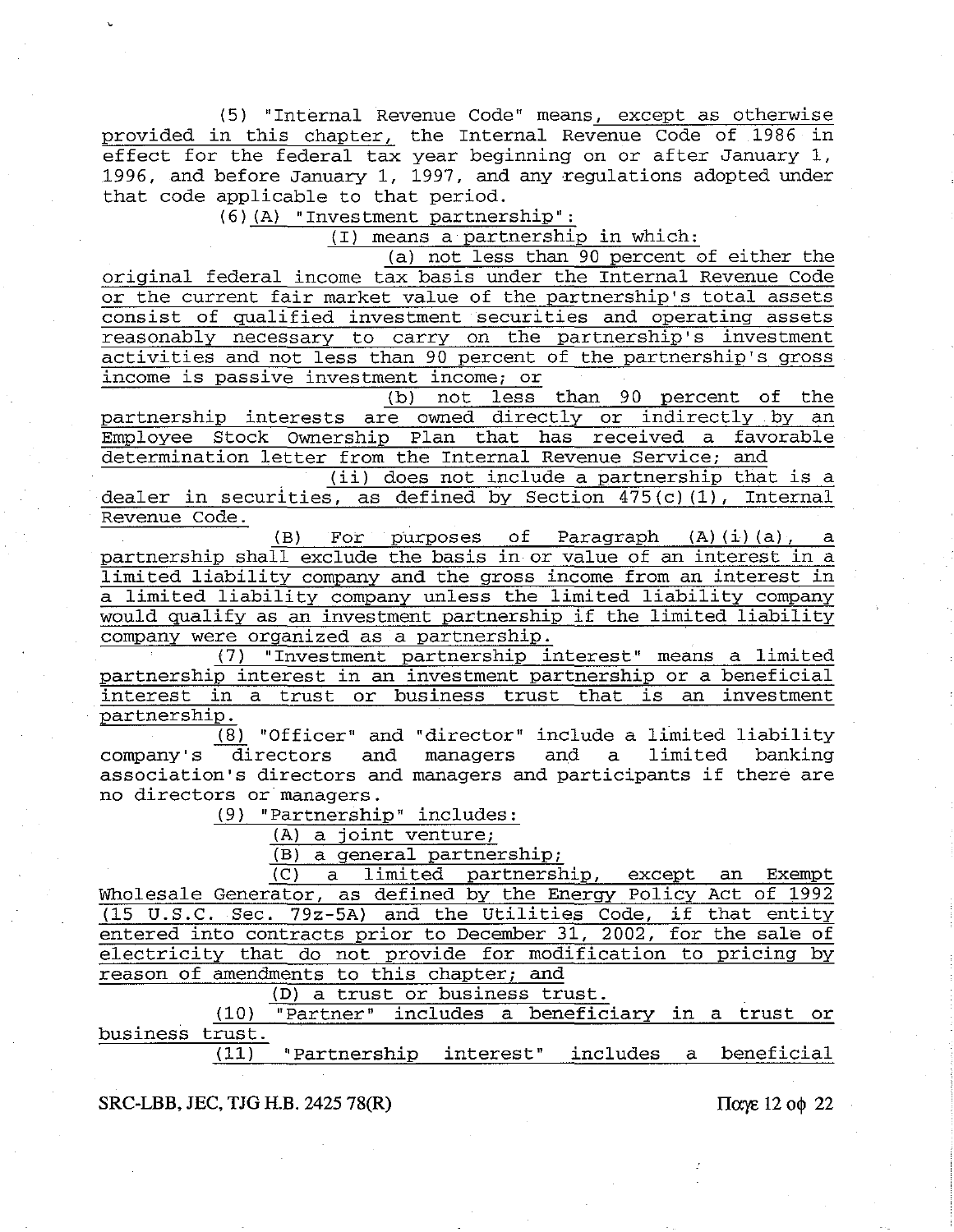interest in a trust or business trust.<br>(12) "Passive investment

"Passive investment income" means dividends, interest, or other gross income attributable to the ownership or disposition of qualified investment securities.

"Public partnership" means a partnership that is: (A) a publicly traded partnership as defined by Section 7704 (b), Internal Revenue Code of 1986, as effective January 1, 2003, and was formed on or before January 1, 2003, without regard to whether such partnership qualifies under any exceptions to Section 7704(a), Internal Revenue Code of 1986, as effective January 1, 2003;

(B) a limited partnership to the extent the limited partnership interests are owned directly or indirectly by an entity described by paragraph (A) or a trust or business trust to the extent the beneficial interests are owned directly or indirectly by an entity described by Paragraph (A);

(c) a limited partnership to the extent the limited partnership interests are owned directly or indirectly by an entity qualifying as a financial asset securitization investment trust as defined by Section 860L, Internal Revenue Code effective January 1, 2003; a real estate investment trust as defined by Section 856, Internal Revenue Code of 1986, as effective January 1, 2003; a qualified REIT subsidiary as defined by Section 856(i), Internal Revenue Code of 1986, as effective January 1, 2003; a real estate mortgage investment conduit as defined by Section 860D, Internal Revenue Code of 1986, as effective January 1, 2003; or a regulated investment company as defined by Section 851, Internal Revenue Code of 1986, as effective January 1, 2003; or

(D) a trust or business trust that qualifies as an entity described in paragraph **(c).** 

(14) "Public partnership interest" means:

(A) a limited partnership interest in a publicly traded partnership as defined by Section 7704(b), Internal Revenue Code of 1986, as effective January 1, 2003, and was formed on or before January 1, 2003, without regard to whether such partnership qualifies under any exceptions to Section 7704(a), Internal Revenue Code of 1986, as effective January 1, 2003;

(B) a limited partnership interest owned directly or indirectly by an entity described by Paragraph (A) or a beneficial interest in a trust or business trust owned directly or indirectly by an entity described by paragraph (A);

(C) a limited partnership interest owned directly or indirectly by an entity qualifying as a financial asset securitization investment trust as defined by Section Internal Revenue Code of 1986, as effective January 1, 2003; a real estate investment trust as defined by Section 856, Internal Revenue Code of 1986, as effective January 1, 2003; a qualified REIT

**SRC-LBB, JEC, TJG H.B. 2425 78(R)** Illustrated a set of  $\alpha$  **is a set of**  $\alpha$  **is a set of**  $\alpha$  **22 is a set of**  $\alpha$  **is a set of**  $\alpha$  **is a set of**  $\alpha$  **is a set of**  $\alpha$  **is a set of**  $\alpha$  **is a set of**  $\alpha$  **is**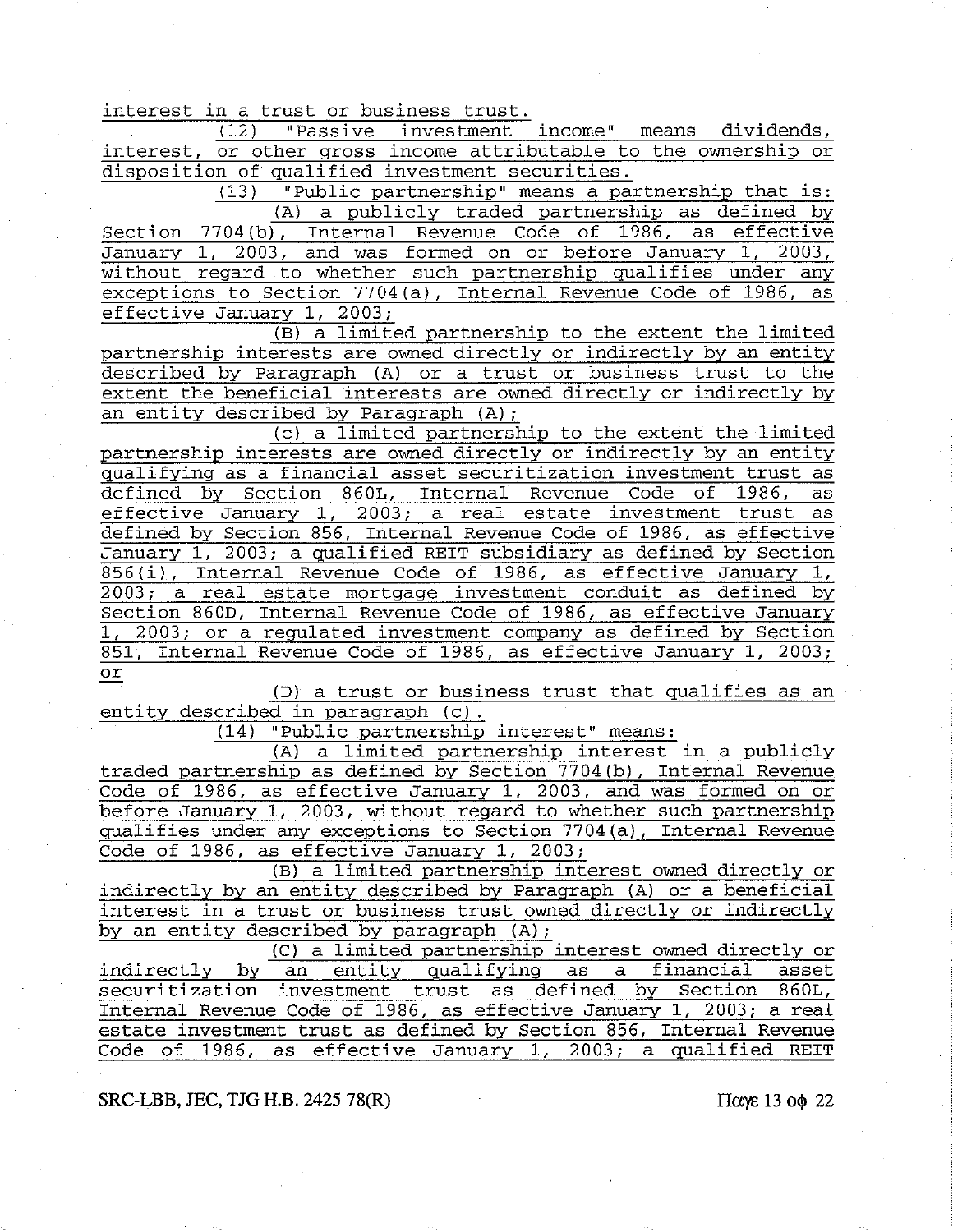subsidiary as defined by Section 856(i), Internal Revenue Code of 1986, as effective January 1, 2003; a real estate mortgage investment conduit as defined by Section 860D, Internal Revenue Code of 1986, as effective January 1, 2003; or a regulated investment company as defined by Section 851, Internal Revenue Code of 1986, as effective January 1, 2003; or

(D) a beneficial interest in a trust or business trust that qualifies as an entity described in paragraph (C). (15) "Qualified investment securities":

(A) means:

(i) common stock, including preferred or debt securities convertible into common stock, and preferred stock;

(ii) bonds, debentures, and other debt securities;

(iii) deposits and any other obligations of banks and other financial institutions;

(iv) stock and bond index securities, futures contracts, options on securities, and other similar financial securities and instruments;

(v) an investment partnership interest or a public partnership interest; and

(vi) an interest in a limited liability company that would qualify as an investment partnership if the limited liability company were organized as a partnership; and

*(B)* does not include an interest in a partnership unless that partnership is an investment partnership or a public partnership.

 $(16)$   $[+7+]$  "Savings and loan association" means a savings and loan association or savings bank, whether organized under the laws of this state, another state, or another country, or under federal law.

 $(17)$   $[+8+]$  "Shareholder" includes a limited liability company's member and a limited banking association's participant.

(18) "Temporary amortization" means the amortization of the Texas asset basis using the straight-line method over 30 privilege periods, beginning with the privilege period covered by the report which corresponds to the first period a limited partner became subject to the franchise tax under Subsection (d).

(19) "Texas asset basis" means a limited partner=s total net asset basis for financial accounting purposes computed in accordance with generally accepted accounting principles less the adjusted tax basis of the partner-s total net assets for federal income tax purposes as of the first day of the tax year covered by the report which corresponds to the first period a limited partner became subject to the franchise tax under Subsection (d).

(20) "Tiered partnership arrangement" means an ownership structure in which some or all of the interests in one partnership (a "lower tier partnership") are owned by a second partnership (an

**SRC-LBB, JEC, TJG H.B. 2425 78(R)** ΓΙΩΥΣ ΙΔΙΣ ΠΩΥΣ 14 0 Φ 22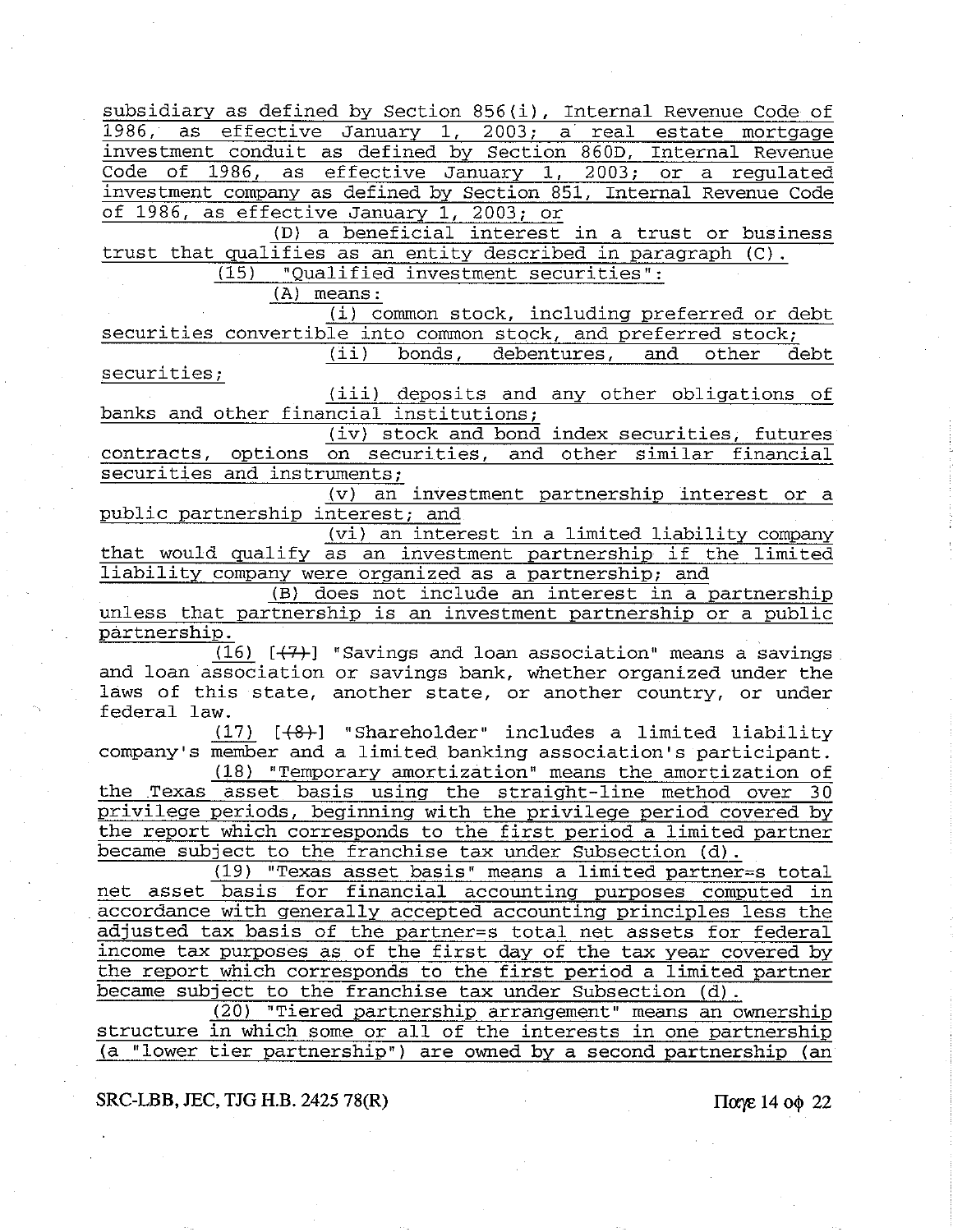"upper tier partnership"). A tiered partnership arrangement may have two or more tiers.

(d) (1) Except as otherwise provided in this subsection, a corporation does business in this state if the corporation is a general or limited partner in a partnership whose activities, if conducted directly by the corporation, would cause that corporation to be subject to the franchise tax.

(2) Notwithstanding any other provision in this subsection, a corporation is not doing business in this state solely by reason of owning an investment partnership interest or a public partnership interest.

(3) A corporation is not doing business in this state solely by reason of owning a beneficial interest in a trust or<br>business trust that does business in this state, unless the business trust that does business in this state, unless the corporation and its related entities, as defined in Section corporation and its related entities, as defined  $171.1101(b)$   $(2)$   $(A)$ , have the power or authority to:

 $(A)$  remove and/or replace the trustee of the trust or business trust or, if more than one trustee, a majority of the trustees of the trust or business trust; or

(B) compel the trustee or trustees of the trust or business trust to take actions, or refrain from taking actions, relating to the management, activities or policies of the trust or business trust.

(4) Partners owning interests in upper tier partnerships are considered to be partners in lower tier partnerships for purposes of this subsection, except that partners owning upper tier public partnership interests are not considered to be partners in lower tier partnerships.

(5) If this subsection is found by any court of competent jurisdiction to be invalid as extending the Texas franchise tax beyond the limits of the United States Constitution and federal law adopted under the United States Constitution, then the franchise tax will be imposed on the partnership and the franchise tax liability of the partnership shall be calculated under Tax Code Section 171.006(b) as if the partnership were a corporation.

SECTION \_\_\_. Subchapter A, Chapter 171, Tax Code, is amended by adding Section 171.006 to read as follows:

Sec. 171.006. WITHHOLDING TAX OBLIGATION IMPOSED ON PARTNERSHIPS WITH RESPECT TO NONREPORTING CORPORATE PARTNERS. (a) Each partnership that does business in this state other than a public partnership or an investment partnership is subject to a franchise tax withholding obligation as described by this section.

(b) The withholding tax payable by a partnership shall be equal to the amount of tax computed under Section 171.002 as if such partnership were a corporation, multiplied by the nonreporting corporate partners' percentage share of the partnership's federal taxable income determined as if such partnership were a If a lower tier partnership is subject to this

## **SRC-LBB, JEC, TJG H.B. 2425 78(R)** *IIaye* **15 οφ 22**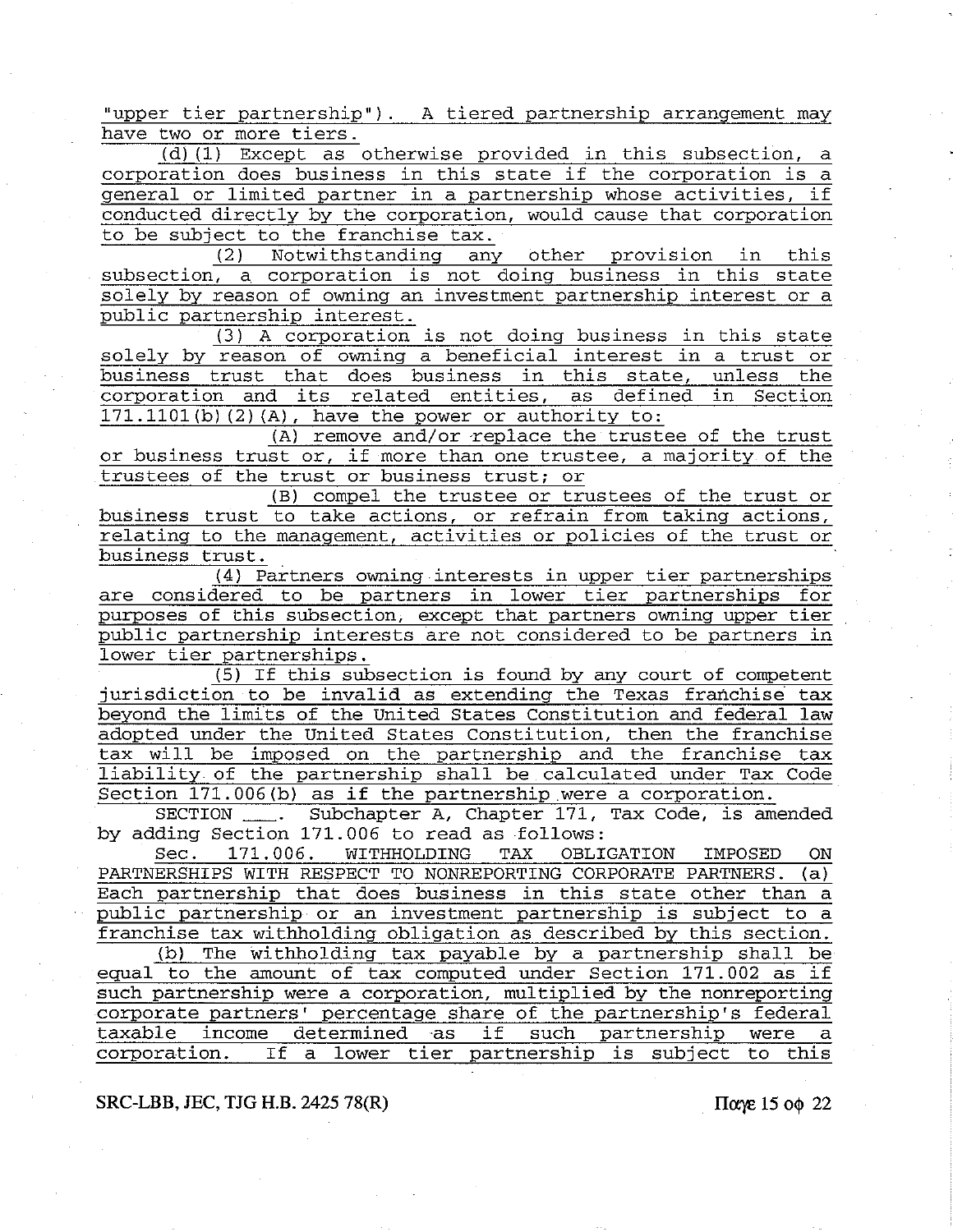section, an upper tier partnership's income attributable to the interest in the lower tier partnership shall be deducted for purposes of computing the upper tier partnership's withholding tax payable under this section.

(c) In determining whether a partner is a nonreporting corporate partner, a partnership may rely on the statement of a person owning an interest in the partnership, on a form prescribed by the comptroller, that the person is not a corporate partner. An upper tier partnership submitting a statement under this subsection to a lower tier partnership must disclose any direct partner or indirect partner in the upper tier partnership or any tiered<br>partnership arrangement that is a corporate partner. Public partnership arrangement that is a corporate partner. partnerships and investment partnerships are not required to identify or disclose interests directly or indirectly owned by corporations or limited liability companies.

(d) Each nonreporting corporate partner shall be allowed a credit against its franchise tax liability under this chapter for any withholding tax paid by a partnership in connection with the nonreporting corporate partner's interest in the partnership.

(e) A partnership shall not be liable for failing to withhold tax as required by this section with respect to the interest of a nonreporting corporate partner to the extent the nonreporting corporate partner pays the tax against which the withholding tax may be credited.

(f) A partnership is subject to the application of Subchapters D and E, other than Section 171.203, with regard to any withholding b and B, other than section 1/1.2007, with regard to any wrtheording<br>tax imposed by this section as if the partnership were a corporation. A partnership that does not owe any withholding tax for a period specified by Subchapter D because it does not have any nonreporting corporate partners shall not be required to file a report under Section 171.201 or 171.202 for that period, but shall file an information report for that period stating that the partnership has no nonreporting corporate partners and including such other information as the comptroller may require. The reports required by this subsection shall include copies of all partner reporting agreements received by the partnership during any partnership reporting period. If a partnership fails to timely file a copy of a partner reporting agreement, the partnership shall treat the corporate partner submitting the agreement as a nonreporting corporate partner.

(g) A partner reporting agreement filed with a partnership is effective until revoked in writing by a corporate partner or until the comptroller notifies the partnership in writing to treat the interest of a corporate partner as an interest of a nonreporting corporate partner because of the corporate partner's failure to comply with the terms of the partner reporting agreement.

(h) Every partnership that withholds tax under this section shall furnish to each nonreporting corporate partner a written

**SRC-LBB, JEC, TJG H.B. 2425 78(R)** Παγε 16 οφ 22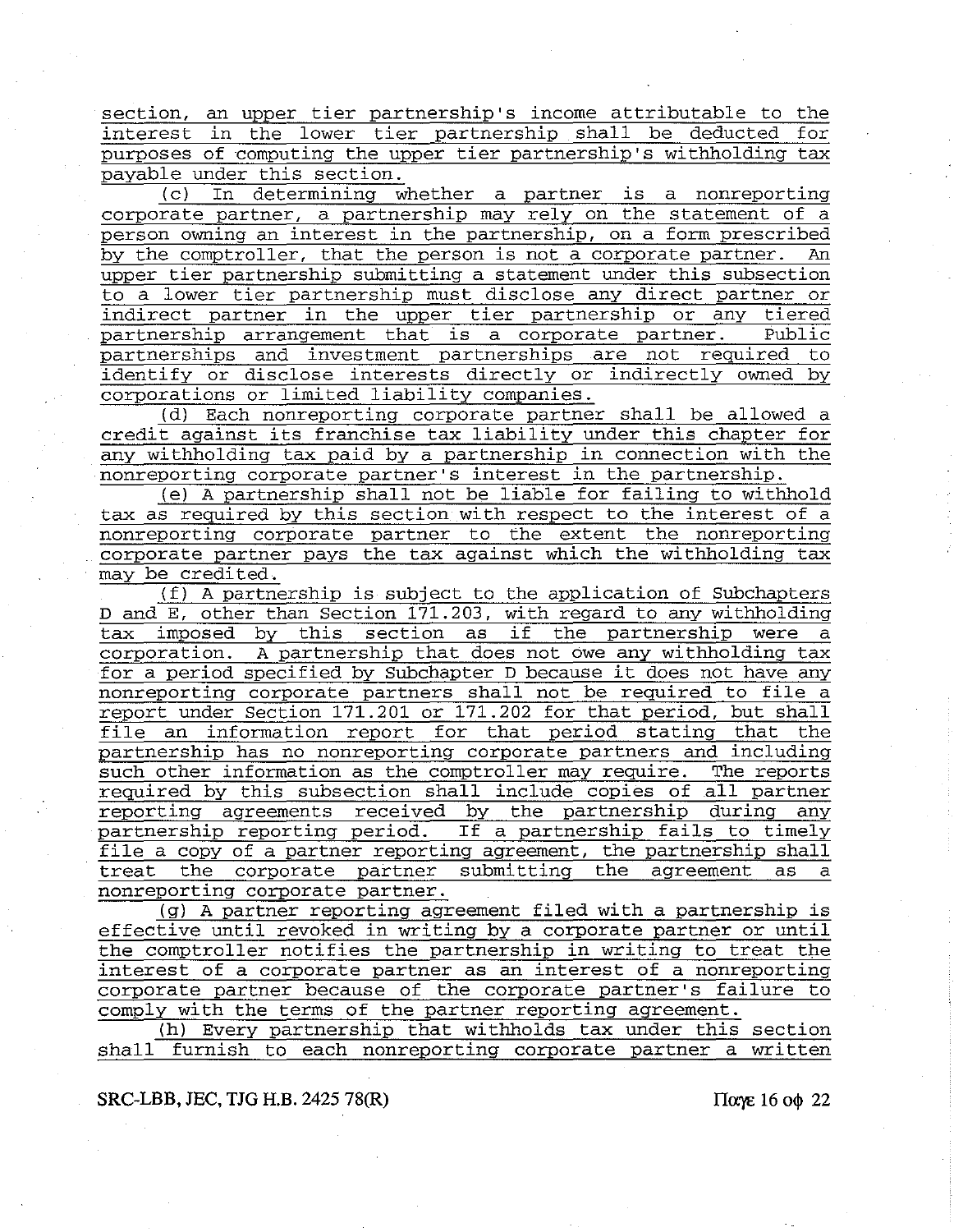statement, as prescribed by the comptroller, showing the amount of withheld tax under this section allocable to such corporate partner's interest in the partnership and such other information as the comptroller may require.

(i) In this section:

(1) "Corporate partner" means a direct partner or an indirect partner that is a corporation or limited liability company that is not exempted from the franchise tax. The term does not include:

(A) an interest directly or indirectly owned by a<br>Iimited liability company in or through an corporation or limited liability company in or through an investment partnership interest or a public partnership interest; or

(B) a beneficial interest directly or indirectly held or owned by a corporation or limited liability company in a trust or business trust that is not deemed to be doing business in this State pursuant to sections  $171.001(d)$  (2) or  $171.001(d)$  (3).

(2) "Direct partner" means a person that directly owns an interest in a partnership.

(3) "Indirect partner" means, with respect to a lower tier partnership, a person that owns an interest in an upper tier partnership.

(4) "Nonreporting corporate partner" means a corporate partner that does not file a partner reporting agreement with a partnership. The term does not include: The term does not include:

(A) an interest directly or indirectly owned by a corporation or limited liability company in or through an investment partnership interest or a public partnership interest; or

(B) a beneficial interest directly or indirectly held or owned by a corporation or limited liability company in a trust or business trust that is not deemed to be doing business in this State pursuant to sections 171.001(d) (2) or 171.001(d) **(3).** 

(5) "Partner reporting agreement" means a form prescribed by the comptroller in which a corporate partner consents to the imposition of the franchise tax under this chapter on such corporate partner, agrees to file returns and make timely payment of all taxes imposed by this chapter, and agrees to be subject to personal jurisdiction in this state for purposes of the collection of any unpaid franchise tax under this chapter, together with related interest and penalties.

SECTION \_\_\_. Subsection (c), Section 171.1032, Tax Code, is amended to read as follows:

(c) A corporation shall include in its gross receipts computed under Subsection (a) the corporation's share of the gross receipts of eaCh partnership and joint venture in which the corporation owns an interest directly or indirectly [of which the corporation is a part] apportioned to this state as though the corporation directly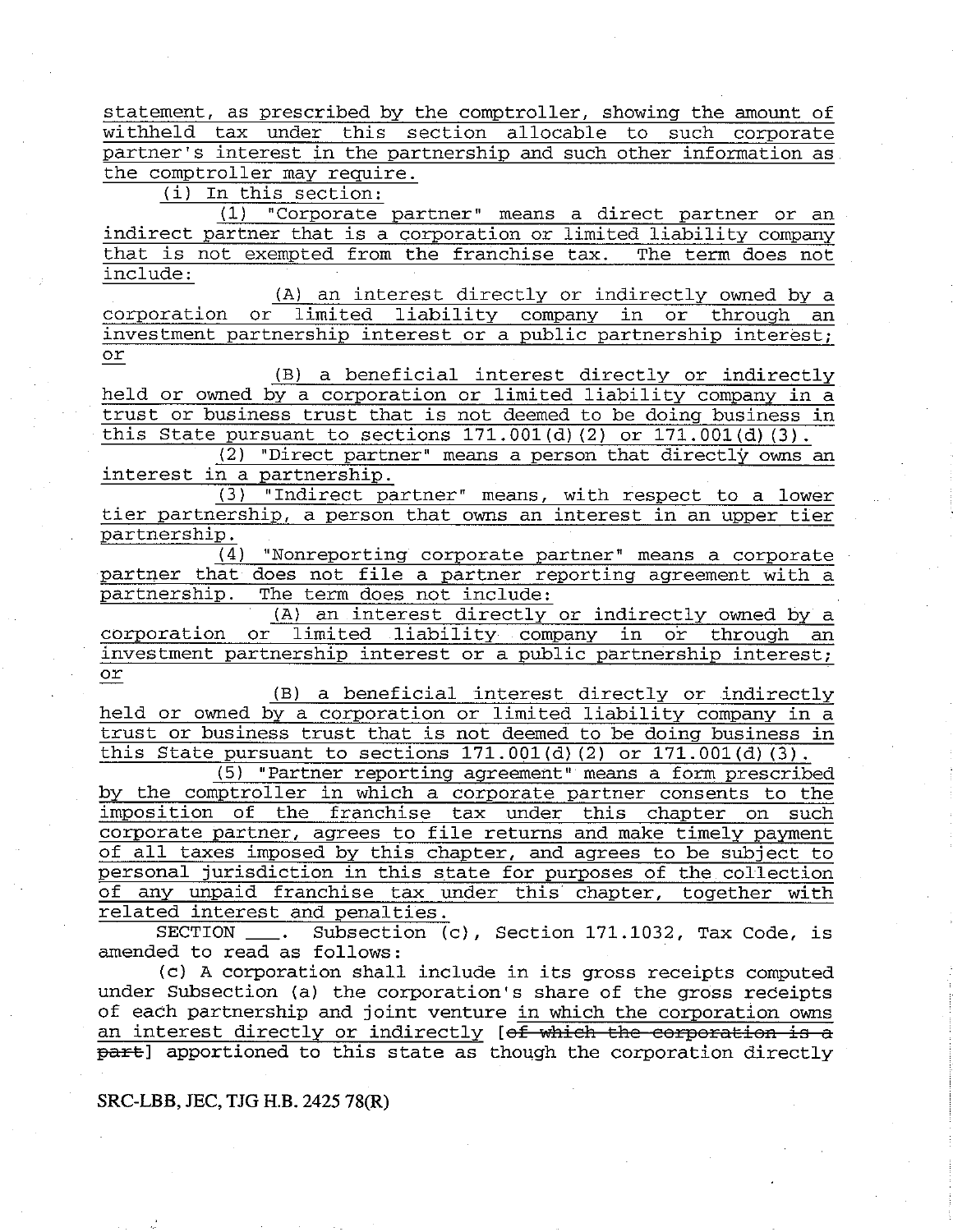earned the receipts [, including receipts from business done with the corporation]. A corporation owning an interest in an upper tier partnership is considered to be a partner in each lower tier partnership, and the corporation's share of the gross receipts of each partnership shall be computed and apportioned to this state as though the corporation directly earned the receipts at the partnership tier at which the receipts were originally earned.

SECTION \_\_\_. Subsection (d), Section 171.1051, Tax Code, is amended to read as follows:

(d) A corporation shall include in its gross receipts computed under Subsection (a) the corporation's share of the gross receipts of each partnership and joint venture in which the corporation owns an interest directly or indirectly  $[off which the corporation is a  
part].$  A corporation owning an interest in an upper tier A corporation owning an interest in an upper tier partnership is considered to be .a partner in each lower tier partnership, and the corporation's share of the gross receipts of each partnership shall be computed as though the corporation directly earned the receipts at the partnership tier at which the receipts were originally earned.

Subsection (d), Section 171.110, Tax Code, is amended to read as follows:

(d) A corporation's reportable federal taxable income is the corporation's federal taxable income after Schedule C special deductions and before net operating loss deductions as computed under the Internal Revenue Code, except that an S corporation's reportable federal taxable income is the amount of the income reportable to the Internal Revenue Service as taxable to the corporation's shareholders. A corporation shall include in its earned surplus and gross receipts for earned surplus its share of a partnership's items of income or loss, regardless if the partnership is taxed as a corporation for federal income tax partnership is taxed as a corporation for federal income purposes.

*SECTION Subchapter* **C,** *Chapter* **171, Tax** *Code, is amended by adding Section 171.1101* **to** *read as follows:* 

Sec. 171.1101. RELATED ENTITY EXPENSE ADD-BACK. (a) For the purpose of determining net taxable earned surplus under Section 171.110, a corporation must add back to reportable federal taxable income any excess management fees, excess royalty payments, and excess interest payments made to a related entity during the taxable year to the extent deducted in calculating reportable federal taxable income.

(b) For purposes of this section:

(1) "Excess management fees" means the amount by which a corporation's total management fee expenses exceed an arms length charge for those fees in a transaction between unrelated parties. The term includes all management fee expenses made for the purpose of tax avoidance and not for legitimate business purposes.

(2) "Excess royalty payments" means the amount by which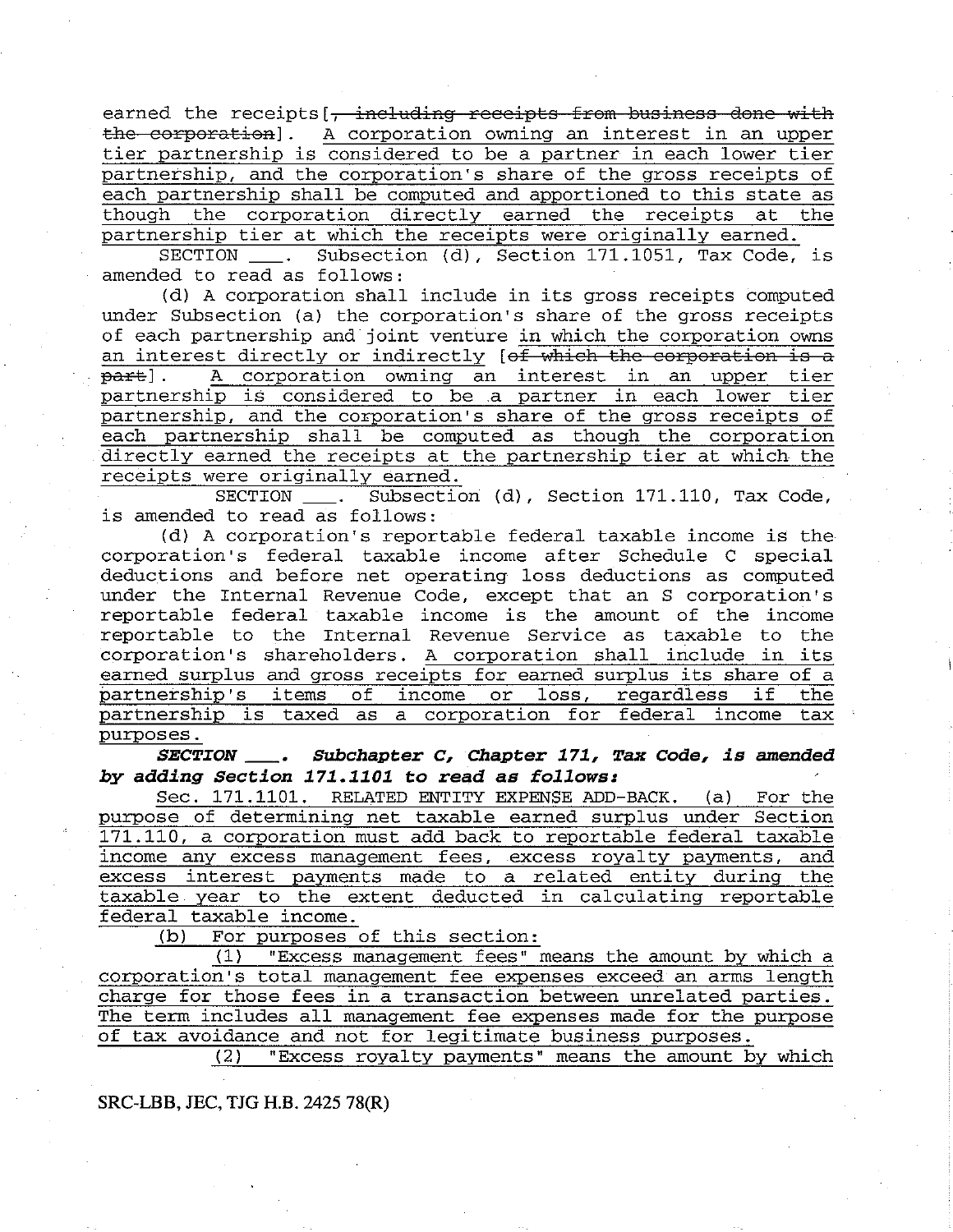a corporation's total royalty payments exceed an arms length charge for those payments in a transaction between unrelated parties. The term includes all royalty payments made for the purpose of tax term includes all royalty payments made for the purpose of avoidance and not for legitimate business purposes.

(3) "Excess interest payments" means the amount by which an interest payment exceeds the amount implied by the rate as set forth in Tax Code Section 111.060(b), as determined when the loan transaction was entered into or during the term of the loan.

(4) "Interest payments" means expenses allowed as deductions under Section 163, Internal Revenue Code, for purposes of determining reportable federal taxable income.

(5) "Management fee" means a payment made directly or indirectly to a parent from a subsidiary for supervision and oversight of its business affairs.

(6) (A) "Related entity" means a person that, with respect to the corporation during all or any portion of a privilege period, is:

(i) a component member as defined by Section  $\frac{1563(b)}{1563(b)}$ , Internal Revenue Code;<br>(ii) a p

a person to or from whom there is attribution of stock ownership in accordance with Section 1563(e), Internal Revenue Code;

(iii) a person that, notwithstanding its form of organization, bears the same relationship to the corporation as a person described by Subparagraphs (i) and (ii);

(iv) a stockholder who is an individual, or a member of the stockholder's family enumerated in Section 318, Internal Revenue Code, if the stockholder and the members of the stockholder's family own, directly, indirectly, beneficially, or constructively, in the aggregate, at least 50 percent of the value of the corporation's outstanding stock;

(v) a stockholder, or a stockholder's partnership, limited liability company, estate, trust, or corporation, if the stockholder and the stockholder's partnerships, limited liability companies, estates, trusts, and corporations own, directly, indirectly, beneficially, or constructively, in the aggregate, at least 50 percent of the value of the corporation's outstanding stock; or

(vi) a corporation, or a party related to such corporation in a manner that would require an attribution of stock from the corporation to the party or from the party to the corporation under the attribution rules of the Internal Revenue Code, if such corporation owns, directly, indirectly, beneficially, or constructively, at least 50 percent of the value of the corporation's outstanding stock.

(B) The attribution rules of Section 318, Internal Revenue Code, shall apply for purposes of determining whether the ownership requirements under this subdivision have been met.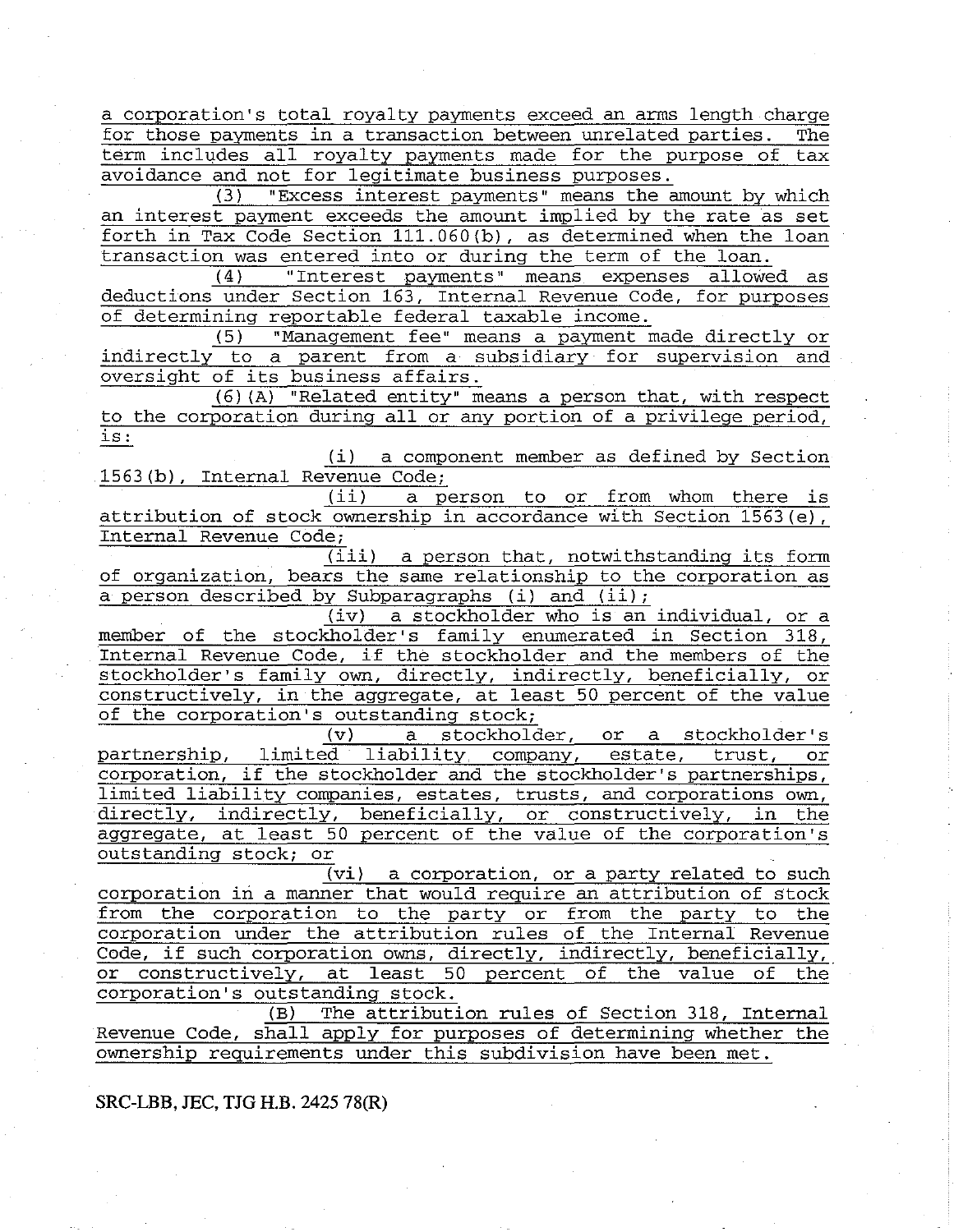(7) "Royalty payments" means payments, including royalty and copyright fees, for the use of trademarks, copyrights, trade names, trade dress, service marks, mask works, trade secrets, and other similar types of intangible assets.

(c) For the purpose of computing its net taxable earned surplus, a corporation must subtract management fees, royalty payments and interest payments directly or indirectly received from a related entity during the taxable year to the extent included in calculating reportable federal taxable income unless such royalty or interest payments would not be required to be added back under this section.

(d) The comptroller shall have exclusive jurisdiction to interpret this section.

SECTION \_\_\_. Subchapter C, Chapter 171, Tax Code, is amended by adding Section 171.1102 to read as follows:

Sec. 171.1102. TEMPORARY AMORTIZATION OF TEXAS ASSET BASIS. For the purpose of determining net taxable earned surplus under Section 171.110, a corporate limited partner may deduct the temporary amortization of the Texas asset basis from reportable federal taxable income.

SECTION \_\_\_\_. Subchapter C, Chapter 171, Tax Code, is amended by adding Section 171.1103 to read as follows:<br>Sec. 171.1102. PREEXISTING ELECTRIC F

PREEXISTING ELECTRIC RELIABILITY COUNCIL CONTRACTS.

For purposes of determining net taxable earned surplus under Section 171.110 for report years ending on or before December 31, 2007, an entity formed on or after October 1, 2000, and on or before September 30, 2002, that derives income predominantly from the sale of electricity must subtract from reportable taxable income any income (and add any loss) derived directly or indirectly from contracts that:

(a) are for the sale of electricity at wholesale within the Electric Reliability Council of Texas, Inc (or its successor) market,

(b) were entered into prior to December 31, 2002, and

(c) do not provide for modification of pricing by reason of amendments to this chapter that are effective on or after May 31, 2003.

SECTION \_\_\_. Subsection (e), Section 171.1121, Tax Code, is amended to read as follows:

(e) A corporation shall include in its earned surplus and gross receipts for earned surplus its share of a partnership's items of income or loss, regardless if the partnership is taxed as a corporation for federal income tax purposes. [A corporation's share of a partnership's gross receipts that is included in the corporation's federal taxable income must be used in computing the eorporation's gross receipts under this section.] Unless otherwise provided by this chapter, a corporation may not deduct costs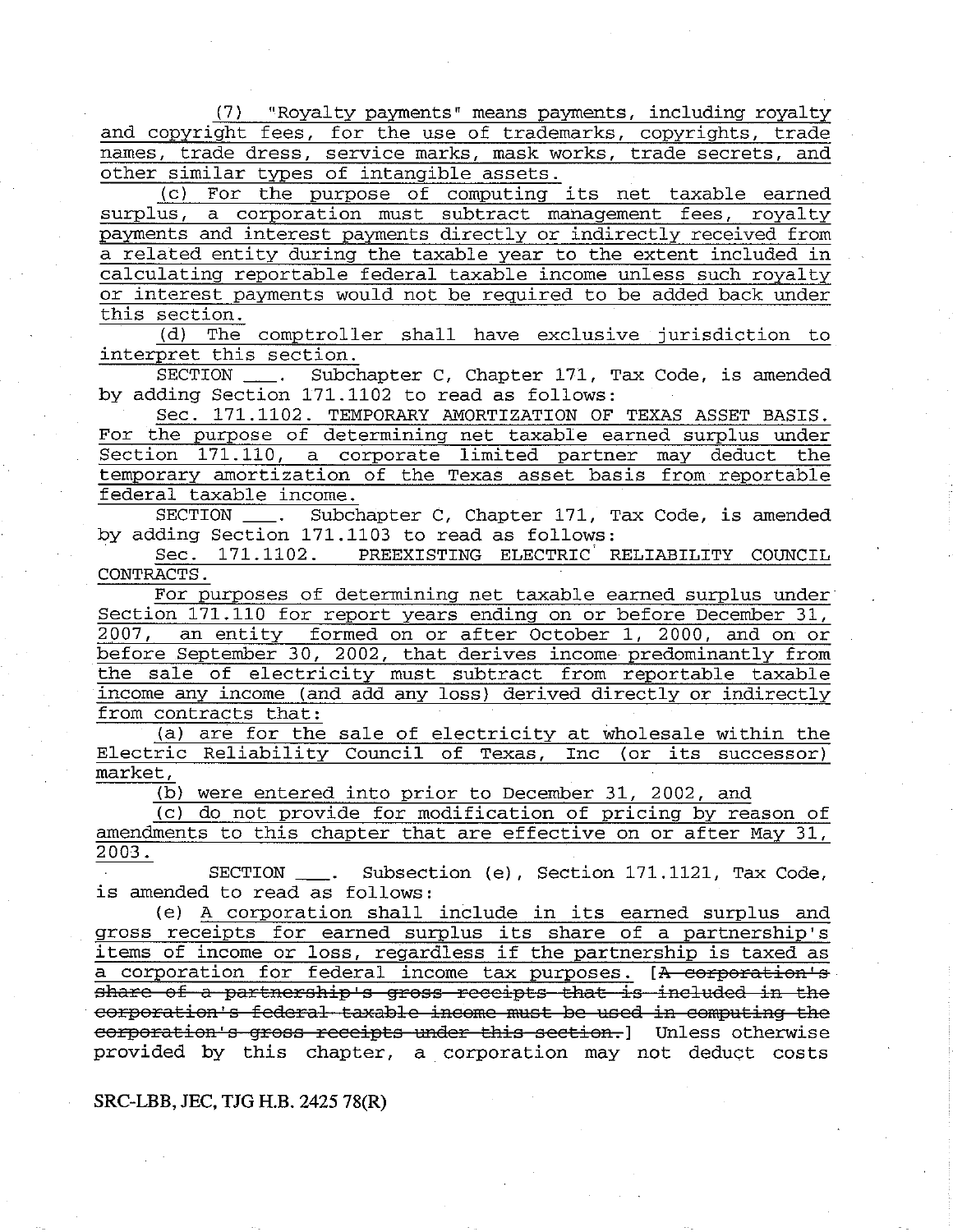incurred from the corporation's share of a partnership's gross receipts. The gross receipts must be apportioned as though the corporation directly earned them. A corporation owning an interest in an upper tier partnership is considered to be a partner in each lower tier partnership, and the corporation's share of the gross receipts of each partnership shall be computed and apportioned as though the corporation directly earned the receipts at the

partnership tier at which the receipts were originally earned.<br>SECTION . Section 171.151, Tax Code, is amended Section 171.151, Tax Code, is amended by amending Subsection (3) and adding Subsections (4) and (5) to read as follows:<br>(3)  $a$ 

after the initial and second periods have expired, a regular annual period beginning each year on January 1 and ending the following December  $31-$ ;

 $(4)$  for a corporation that becomes subject to the tax imposed under this chapter by the enactment of Section 171.001(d) (1), an initial period beginning on September 1, 2003 and ending on December 31, 2003; and

(5) for a corporation that becomes subject to the tax imposed under this chapter by the enactment of Section 171,001(d)(1), a regular annual period beginning on January 1, 2004 and ending on December 31, 2004.

SECTION \_\_\_. Section 171.152, Tax Code, is amended by adding Subsection (d) to read as follows:

(d) Payment of the tax covering the initial period provided by Section 171.151(4)' is due on April 1, 2004.

SECTION \_\_\_. Section 171.153, Tax Code, is amended by adding Subsection (d) to read as follows:

(d) The tax covering the initial period provided by Section 171.151(4) is based on the business done by the corporation during the period beginning on September 1, 2003 and ending on December 31, 2003.

SECTION \_\_\_. Section 171.1532, Tax Code, is amended by adding Subsection (c) to read as follows:

(c) The tax covering the initial period provided by Section 171.151(4) is based on the business done by the corporation during the period beginning on September 1, 2003 and ending on December 31, 2003.

SECTION \_\_\_. Subchapter F, Chapter 171, Tax Code, is amended by adding Section 171.2515 to read as follows:

Section. 171.2515. FORFEITURE OF RIGHT OF PARTNERSHIP TO TRANSACT BUSINESS IN THIS STATE. (a) The comptroller may, for the same reasons and using the same procedure the comptroller uses in relation to the forfeiture of the corporate privileges of a corporation, forfeit the right of a partnership subject to a tax imposed by this subchapter to transact business in this state.

(b) The provisions of this subchapter, including Section 171.255, that apply to the forfeiture of corporate privileges apply